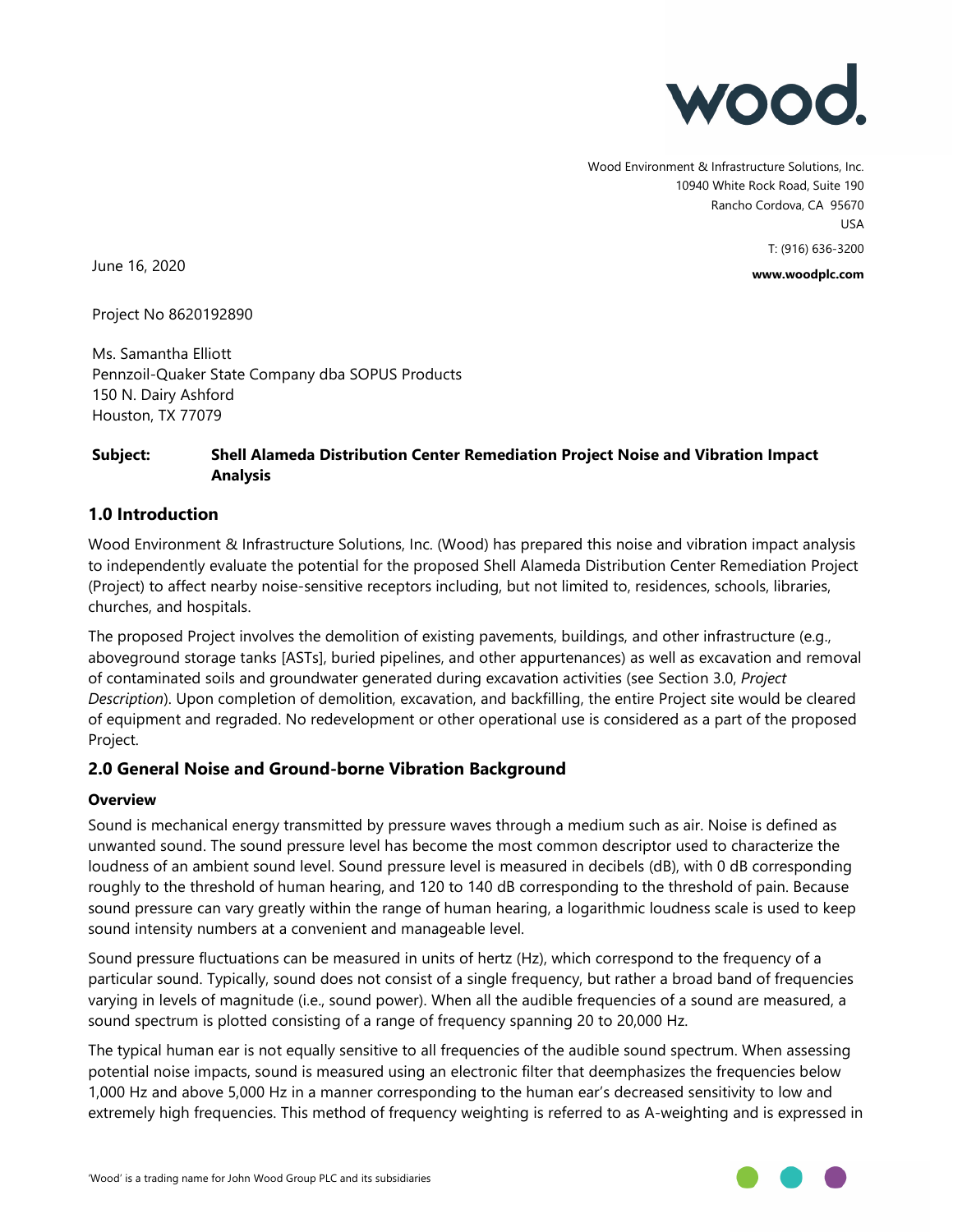Ms. Samantha Elliott Pennzoil-Quaker State Company dba SOPUS Products June 16, 2020 Page 2 of 19

units of A-weighted decibels (dBA).<sup>1</sup> Frequency A-weighting is typically applied to community noise measurements. Table 1 shows some representative noise sources and their corresponding noise levels in dBA.

| <b>Source</b>                                               | <b>Sound Level</b> | <b>Human Perception</b>                                           |
|-------------------------------------------------------------|--------------------|-------------------------------------------------------------------|
| Threshold of hearing                                        | $0$ dBA            | Do not hear anything                                              |
| Broadcast studio interior or rustling leaves                | 10 dBA             | 1/32nd as loud as conversation                                    |
| Quiet house interior or rural nighttime                     | 20 dBA             | 1/16th as loud                                                    |
| Quiet office interior or watch ticking                      | 30 dBA             | 1/8th as loud                                                     |
| Quiet rural area or small theater                           | 40 dBA             | 1/4th as loud                                                     |
| Quiet suburban area or dishwasher in next room              | 50 dBA             | $1/2$ as loud                                                     |
| Office interior or ordinary conversation                    | 60 dBA             | <b>Ordinary Conversation</b>                                      |
| Vacuum cleaner at 10 feet                                   | 70 dBA             | Twice as loud                                                     |
| Passing car at 10 feet or garbage disposal at 3 feet        | 80 dBA             | 4 times as loud                                                   |
| Passing bus or truck at 10 feet or food blender at 3 feet   | 90 dBA             | 8 times as loud                                                   |
| Passing subway train at 10 feet or gas lawn mower at 3 feet | 100 dBA            | 16 times as loud                                                  |
| Night club with band playing                                | 110 dBA            | 32 times as loud                                                  |
| Threshold of pain                                           | 120 dBA            | 64 times as loud as conversation<br>(twice as loud as night club) |

**Table 1. dBA Sound Pressure Levels in Daily Life** 

**Source:** University of Maryland 2016.

## **Noise Exposure and Community Noise**

Noise exposure is a measure of the noise experienced by an individual over a period of time. A sound level is a measure of noise at a given instant in time. However, sound levels rarely persist consistently over a long period of time. Rather, community noise varies continuously with time with respect to the contributing sound sources in the environment. Community noise is primarily the product of many distinct noise sources that constitute a relatively stable background noise exposure, with the individual contributors unidentifiable. The background sound level changes throughout a typical day, but does so gradually, corresponding with the addition and subtraction of distant noise sources such as traffic and changes in atmospheric conditions. What makes community noise constantly variable throughout a day, besides the slowly changing background noise, is the addition of short duration single event noise sources (e.g., aircraft flyovers, motor vehicles, sirens, etc.), which are readily identifiable to the individual. Community noise is commonly described in terms of the "ambient" noise level, which is defined as the all-encompassing noise level associated with a given noise environment.

These successive additions of sound make the community noise level variable from instant to instant, requiring the measurement of noise exposure over a period of time to legitimately characterize a community noise environment and evaluate cumulative noise impacts. This time-varying characteristic of environmental noise is described using statistical noise descriptors. The most frequently used noise descriptors are summarized below:

● **Leq:** The equivalent sound level is used to describe noise over a specified period of time, typically 1 hour, in terms of a single numerical value. The  $L_{eq}$  is the constant sound level, which would contain the same acoustic energy as the varying sound level, during the same time period (i.e., the average noise exposure level for the given time period).

 $1$  The most common weighting that is used in noise measurement is A-Weighting. Like the human ear, this effectively cuts off the lower and higher frequencies that the average person cannot hear. Weighted measurements are expressed as dBA or dB(A).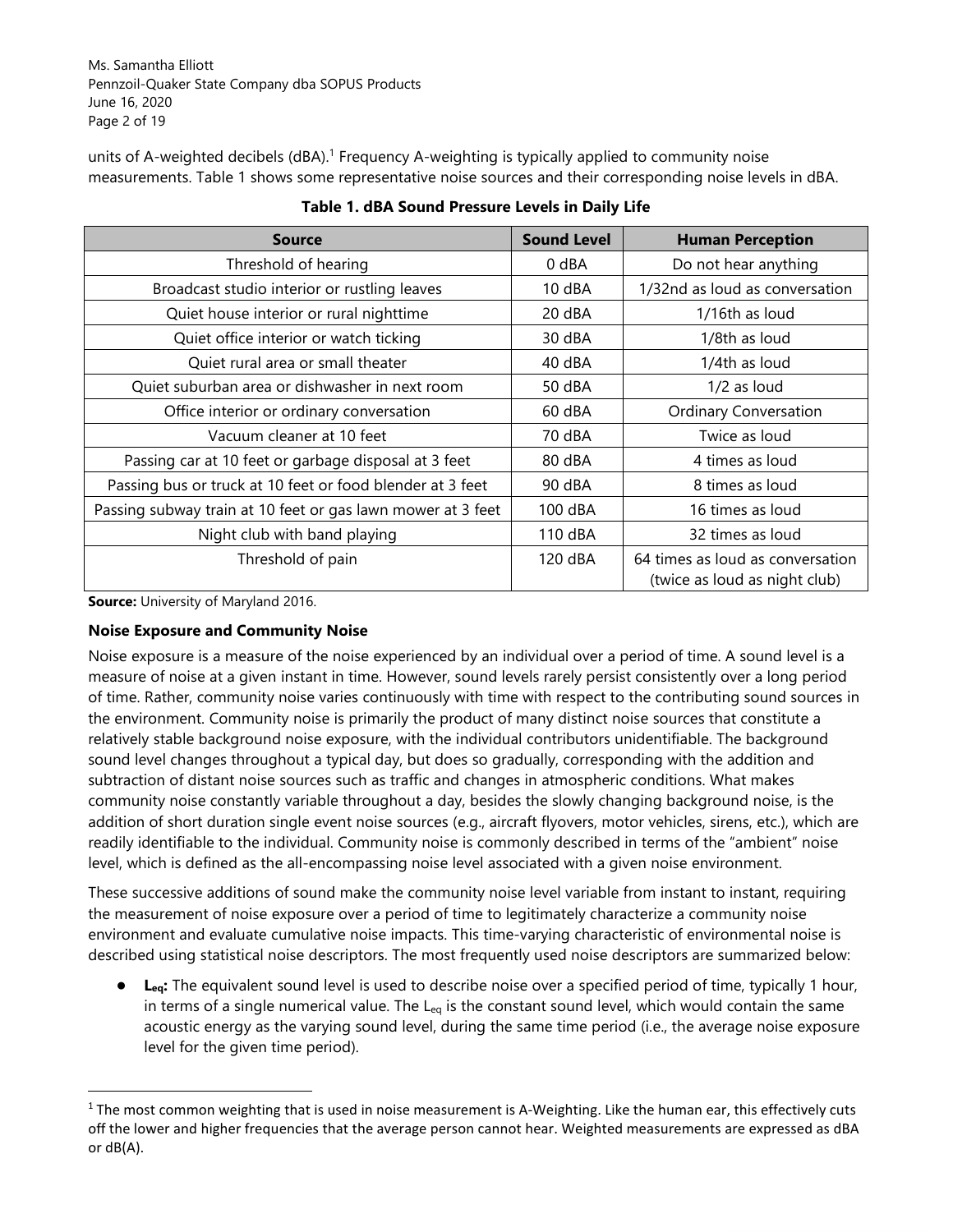Ms. Samantha Elliott Pennzoil-Quaker State Company dba SOPUS Products June 16, 2020 Page 3 of 19

- **Lmax:** The instantaneous maximum noise level measured during the measurement period of interest.
- **Lx:** The sound level that is equaled or exceeded x percent of a specified time period.
- **L50:** The median sound level, or the sound level exceeded 50 percent of the time of the measurement period.
- **DNL:** The day-night average noise level (DNL or L<sub>dn</sub>) or energy average of the A-weighted sound levels occurring during a 24-hour period, and which accounts for the greater sensitivity of most people to nighttime noise by weighting noise levels at night (i.e., "penalizing" night-time noises). Noise between 10:00 p.m. and 7:00 a.m. is weighted (i.e., "penalized") by adding 10 dBA to take into account the greater annoyance of night-time noises.
- **CNEL:** Similar to the DNL, the Community Noise Equivalent Level (CNEL) adds a 5-dBA "penalty" for the evening hours between 7:00 p.m. and 10:00 p.m. in addition to a 10-dBA penalty between the hours of 10:00 p.m. and 7:00 a.m.

#### **Effects of Noise on People**

The effects of noise on people can be placed into three categories:

- Subjective effects of annoyance, nuisance, dissatisfaction;
- Interference with activities such as speech, sleep, and learning; and
- Physiological effects such as hearing loss or sudden startling.

Environmental noise typically produces effects in the first two categories. Workers in industrial plants generally experience noise in the last category. There is no satisfactory way to completely measure the subjective effects of noise, or the corresponding reactions of annoyance and dissatisfaction. A wide variation exists in the individual thresholds of annoyance, and different tolerances to noise tend to develop based on an individual's past experiences with noise.

Thus, an important way of predicting a human reaction to a new noise environment is the way it compares to the existing background environment to which one has adapted (i.e., the "ambient" noise level). In general, the more a new noise exceeds the previously existing ambient noise level, the less acceptable the new noise will be judged by those hearing it. With regard to increases in A-weighted noise level, the following relationships occur:

- Except in carefully controlled laboratory experiments, a change of 1 dBA cannot be perceived;
- Outside of the laboratory, a 3-dBA change is considered a just-perceivable difference;
- A change in level of at least 5 dBA is required before any noticeable change in human response would be expected; and
- A 10-dBA change is subjectively heard as approximately a doubling in loudness and can cause adverse response.

These relationships occur in part because of the logarithmic nature of sound and the decibel system. The human ear perceives sound in a non-linear fashion; hence the decibel scale was developed. Because the decibel scale is based on logarithms, two noise sources do not combine in a simple additive fashion, but instead combine logarithmically. For example, if two identical noise sources produce noise levels of 50 dBA, the combined sound level would be 53 dBA, not 100 dBA. When combining sound levels, the relationships presented in Table 2 may be used as an approximation.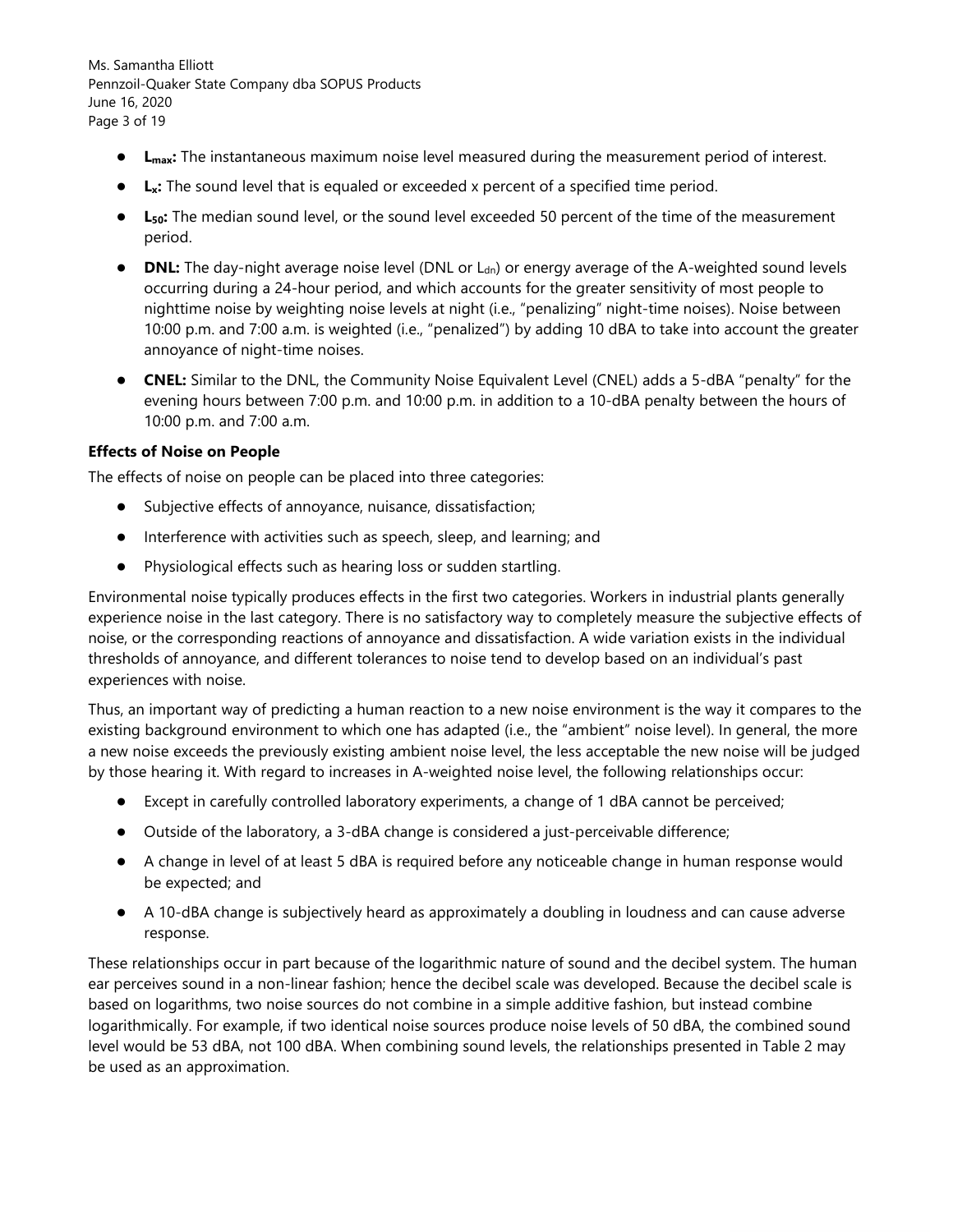Ms. Samantha Elliott Pennzoil-Quaker State Company dba SOPUS Products June 16, 2020 Page 4 of 19

|                                           | <b>Add This Amount to the</b> |                   |
|-------------------------------------------|-------------------------------|-------------------|
| <b>When Two Decibel Values Differ by:</b> | <b>Higher Value</b>           | Example:          |
| $0$ or $1$ dB                             | 3 dB                          | $70 + 69 = 73$ dB |
| $2$ or $3$ dB                             | 2 dB                          | $71 + 71 = 76$ dB |
| 4 to 9 dB                                 | 1 dB                          | $66 + 60 = 67$ dB |
| 10 dB or more                             | 0 dB                          | $65 + 55 = 65$ dB |

## **Table 2. Decibel Addition Relationships**

**Source:** California Department of Transportation (Caltrans) 2013.

#### **Noise Attenuation**

Stationary point sources of noise, including stationary mobile sources such as idling vehicles, attenuate or lessen, at a rate of 6 to 7.5 dBA per doubling of distance from the source, depending on the topography of the area and environmental conditions (i.e., atmospheric conditions, existing noise barriers, etc.). Widely distributed noise, such as a large industrial facility spread over many acres or a street with moving vehicles, would typically attenuate at a lower rate, approximately 3 to 4.5 dBA per doubling of distance from the source.

#### **Ground-borne Vibration**

Vibration is an oscillatory motion through a solid medium in which the motion's amplitude can be described in terms of displacement, velocity, or acceleration. Several different methods can be used to quantify vibration including the peak particle velocity (PPV), and the root mean square (RMS). The PPV is defined as the maximum instantaneous peak of the vibration signal and is discussed in terms of inches per second. The PPV is most frequently used to describe vibration impacts to buildings. The RMS amplitude is most frequently used to describe the effect of vibration on the human body. The RMS amplitude is the average of the squared amplitude of the signal. Typically, ground-borne vibration generated by man-made activities attenuates rapidly with distance from the source of the vibration (Federal Transit Administration [FTA] 2006).

The FTA has adopted vibration standards that are used to evaluate potential building damage impacts related to construction activities. While the FTA's criteria were primarily developed to assess construction vibration impacts from transit operations (e.g., bus, commuter rail, etc.), the criteria can be broadly applicable to all types of construction activities that could generate vibration.

| <b>Building Category</b>                                                                                                                                                                                                                                                                                                                  | <b>PPV</b> (in/sec) |
|-------------------------------------------------------------------------------------------------------------------------------------------------------------------------------------------------------------------------------------------------------------------------------------------------------------------------------------------|---------------------|
| I. Reinforced-concrete, steel, or timber (no plaster)                                                                                                                                                                                                                                                                                     | 0.5                 |
| II. Engineered concrete and masonry (no plaster)                                                                                                                                                                                                                                                                                          | 0.3                 |
| III. Non-engineered timber and masonry buildings                                                                                                                                                                                                                                                                                          | 0.2                 |
| IV. Buildings extremely susceptible to vibration damager                                                                                                                                                                                                                                                                                  | 0.12                |
| $\mathbf{r}$ , $\mathbf{r}$ , $\mathbf{r}$ , $\mathbf{r}$ , $\mathbf{r}$ , $\mathbf{r}$ , $\mathbf{r}$ , $\mathbf{r}$ , $\mathbf{r}$ , $\mathbf{r}$ , $\mathbf{r}$ , $\mathbf{r}$ , $\mathbf{r}$ , $\mathbf{r}$ , $\mathbf{r}$ , $\mathbf{r}$ , $\mathbf{r}$ , $\mathbf{r}$ , $\mathbf{r}$ , $\mathbf{r}$ , $\mathbf{r}$ , $\mathbf{r}$ , |                     |

#### **Table 3. Construction Vibration Damage Criteria**

 **Source:** FTA 2006a.

In addition, the FTA has also adopted standards associated with human annoyance for ground borne vibration impacts for the following three land-use categories:

- Vibration Category 1 High Sensitivity;
- Vibration Category 2 Residential; and
- Vibration Category 3 Institutional.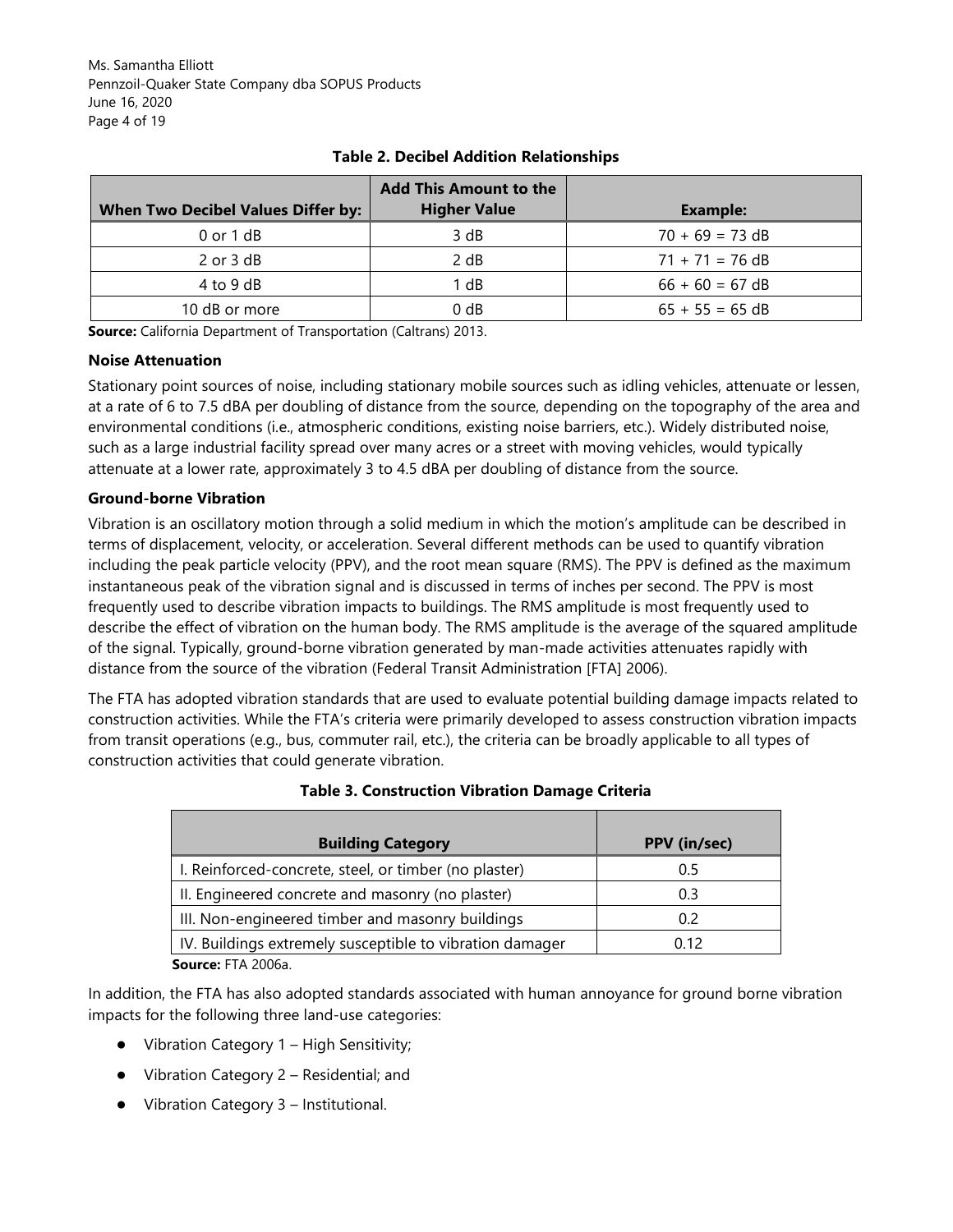Ms. Samantha Elliott Pennzoil-Quaker State Company dba SOPUS Products June 16, 2020 Page 5 of 19

The FTA defines Category 1 as buildings where vibration would interfere with operations within the building, including vibration-sensitive research and manufacturing facilities, hospitals with vibration-sensitive equipment, and university research operations. Vibration-sensitive equipment includes, but is not limited to, electron microscopes, high-resolution lithographic equipment, and normal optical microscopes. Category 2 refers to all residential land uses and any buildings where people sleep, such as hotels and hospitals. Category 3 refers to institutional land uses such as schools, churches, other institutions, and quiet offices that do not have vibrationsensitive equipment but still have the potential for activity interference. The vibration thresholds associated with human annoyance for these three land use categories are shown in Table 4. No thresholds have been identified or recommended specific to commercial and office uses, although Category 3 standards may be applied as they are defined as land uses with primarily daytime and evening use.

| <b>Land Use Category</b>                                                          | <b>Frequent</b><br>Events <sup>a</sup> | <b>Occasional</b><br><b>Events</b> <sup>b</sup> | Infrequent<br><b>Events<sup>c</sup></b> |
|-----------------------------------------------------------------------------------|----------------------------------------|-------------------------------------------------|-----------------------------------------|
| Category 1: Buildings where vibration would interfere<br>with interior operations | $65$ VdB <sup>d</sup>                  | $65$ VdB <sup>d</sup>                           | $65$ VdB <sup>d</sup>                   |
| Category 2: Residences and buildings where people<br>normally sleep               | 72 VdB                                 | 75 VdB                                          | 80 VdB                                  |
| Category 3: Institutional land uses with primarily<br>daytime use                 | 75 VdB                                 | 78 VdB                                          | 83 VdB                                  |

## **Table 4. Ground-borne Vibration Impact Criteria for General Assessment**

 **Source:** FTA 2006a.

#### **Notes:**

Vibration Decibel (VdB) = The RMS velocity level in VdB units relative to 1 micro-inch per second.

a "Frequent Events" is defined as more than 70 vibration events of the same source per day.

b "Occasional Events" is defined as between 30 and 70 vibration events of the same source per day.

<sup>c</sup>"Infrequent Events" is defined as fewer than 30 vibration events of the same kind per day.

<sup>d</sup> This criterion limit is based on levels that are acceptable for most moderately sensitive equipment such as optical microscopes.

## **3.0 Project Site and Surrounding Land Uses**

The 4.1-acre Project site is located at 2015 Grand Street within the northeastern portion of Alameda Island in the City of Alameda, Alameda County, California. The Project site is designated for "Specified Mixed Use" (MU-6) in the 2016 City of Alameda General Plan (City of Alameda 2016). This land use designation covers the northern waterfront between Grand Street to Sherman Street. Permitted land uses in the MU-6 district include residential, commercial, and office and retail uses. Areas to the east of the Project site are designated as "Specified Mixed Use" (MU-4) and "Medium Density Residential." Permitted land uses in the MU-4 district include residential, office, and industry uses. Areas to the south of the Project site are designated as "Medium Density Residential." The Project site is zoned as "R-4 Neighborhood Residential" within the "Planned Development" Combining District (R-4-PD) pursuant to the City of Alameda Zoning Ordinance and Zoning Map (City of Alameda 2019).

The Project site is generally bounded by residential neighborhoods to the northeast and southwest (which appear to have been constructed in 2011 based on a review of aerial photographs). Single-family residences are located approximately 55 feet northeast of the Project site across Fortmann Way and approximately 40 feet southwest of the Project site across Ellen Crag Avenue. Three marinas are also located in close proximity of the Project site. The Fortman Marina is located approximately 400 feet northwest, the Grand Marina is located approximately 600 feet north, and the Alameda Marina is located approximately 650 feet northeast. These marinas may include house boats (boats that people live on), which would also be considered noise-sensitive receptors.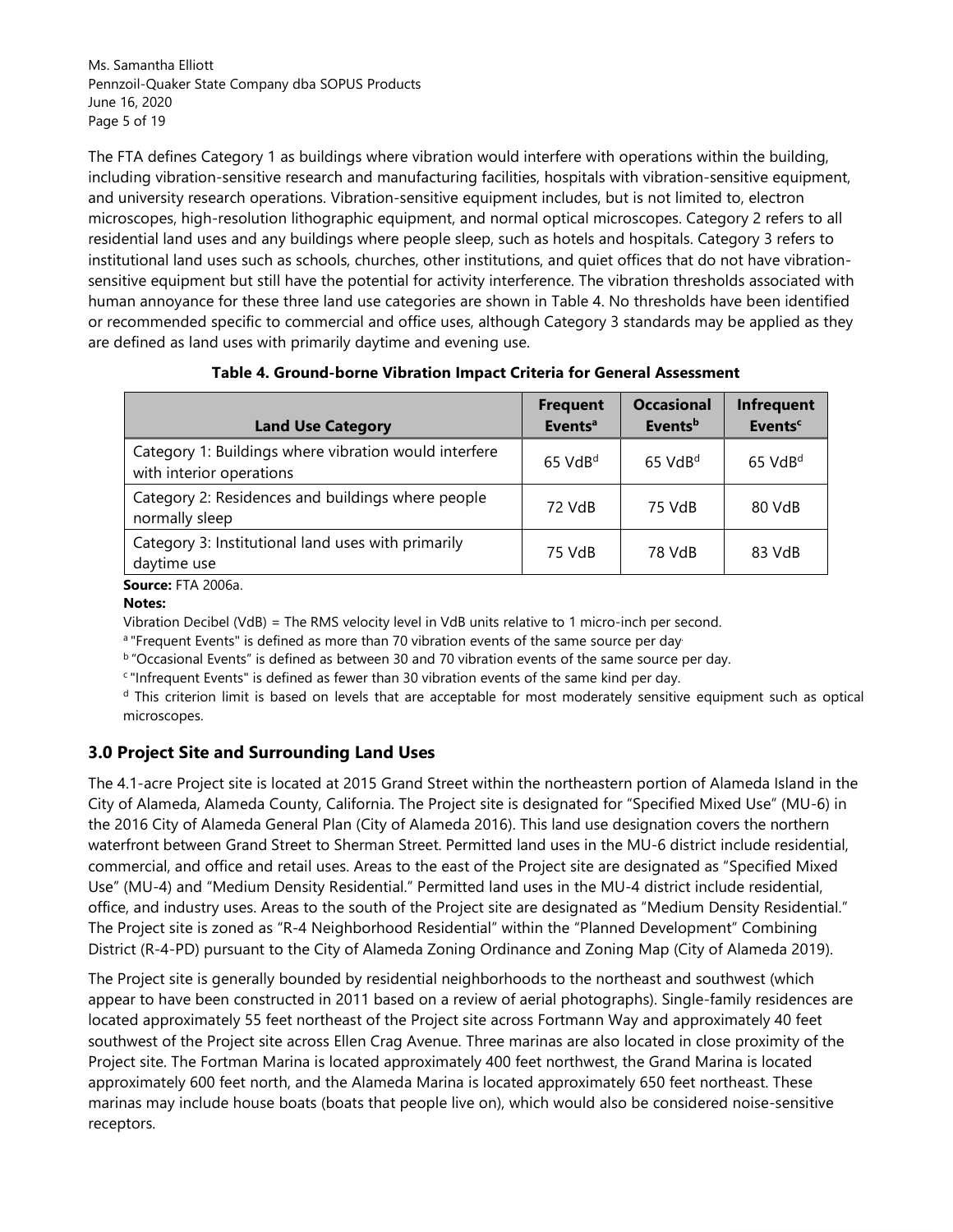Ms. Samantha Elliott Pennzoil-Quaker State Company dba SOPUS Products June 16, 2020 Page 6 of 19

There are no schools, libraries, churches, hospitals, or other noise-sensitive receptors located within a 0.25-mile radius of the Project site. The nearest public school is Love Elementary School, located approximately 0.4 miles southeast of the Project site. The nearest public library is the Alameda Free Library, located approximately 0.9 miles southeast of the Project site. The nearest church is First Baptist Church, located approximately 0.3 miles southwest of the Project site. The nearest hospital is Alameda Hospital, located approximately 0.9 miles south of the Project site.

# **4.0 Existing Noise and Vibration in the Project Vicinity**

### **Noise Environment**

Transportation sources, such as automobiles, trucks, trains, and aircraft, are the principal sources of noise in most urban environments. Along major transportation corridors, noise levels can reach 80 DNL, while along arterial streets noise levels typically range from 65 to 70 DNL.

The existing ambient noise environment within the Project site vicinity is dominated by vehicle traffic from surrounding local streets including Clement Avenue, Grand Street, and Fortmann Way. Existing noise from the Project site is limited to trucks entering and exiting the Project site on Grand Street and use of forklifts at the loading docks. Adjacent land uses – including residential, commercial, and light industrial development – also contribute to the existing ambient noise environment (e.g., periodic back up beepers from delivery trucks, etc.). Secondary noise sources in the vicinity consist of distant traffic noise from State Route (SR-) 61, located approximately 0.6 miles south of the Project and Interstate (I-) 880, located approximately 0.8 miles north of the Project. Oakland International Airport (OAK) is located approximately 4.8 miles to the southeast of the Project site and the Project site is not located within the OAK Airport Influence Area (Alameda Community Development Agency 2012). Also, at this distance, OAK does not substantially influence the ambient noise level at the Project site and within the surrounding vicinity.

The most recently available ambient noise monitoring data in the vicinity of the Project site was collected in August 2017 during the preparation of the Alameda Marina Master Plan Environmental Impact Report (EIR). Short-term (i.e., 15-minute) noise monitoring was conducted at noise sensitive land uses surrounding the Alameda Marina Master Plan site, including 1627 Red Sails Lane, located approximately 110 feet north of the Project site (City of Alameda 2017). The Daytime  $L_{eq}$  at this location was 56 dBA (City of Alameda 2017). This Daytime  $L_{eq}$  is generally consistent with the noise levels expected along arterial streets (e.g., Clement Avenue and Grand Street). This Daytime L<sub>eg</sub> is also consistent with the normally acceptable CNEL for residential land uses (i.e., up to 60 dBA CNEL) and the normally acceptable CNEL for office buildings, business commercial, and professional land uses (i.e., up to 70 dBA CNEL) as designated by the 2016 City of Alameda General Plan (City of Alameda 2017).

### **Vibration Environment**

As described in the Alameda Marina Master Plan EIR, sources of substantial vibration in the vicinity of the Project site are minimal and are generally restricted to vibration and shaking caused by the occasional passing of heavy vehicles, such as dump trucks and semi-trailer end dump trucks, a portion of which originate from the Alameda Distribution Center. There are no sources of substantial vibration on the Project site itself, nor are there any amongst the adjacent land uses.

## **5.0 Project Description**

## **Project Background**

The Project site and its facilities has been owned and operated by Pennzoil-Quaker State Company dba SOPUS Products (SOPUS) since 1951. The facilities were originally used as a blending, packaging, and distribution center for bulk and packaged petroleum-based lubricant products (i.e., motor oil). In 1995, SOPUS ceased blending and packaging operations and currently only distributes bulk and pre-packaged industrial lubricants.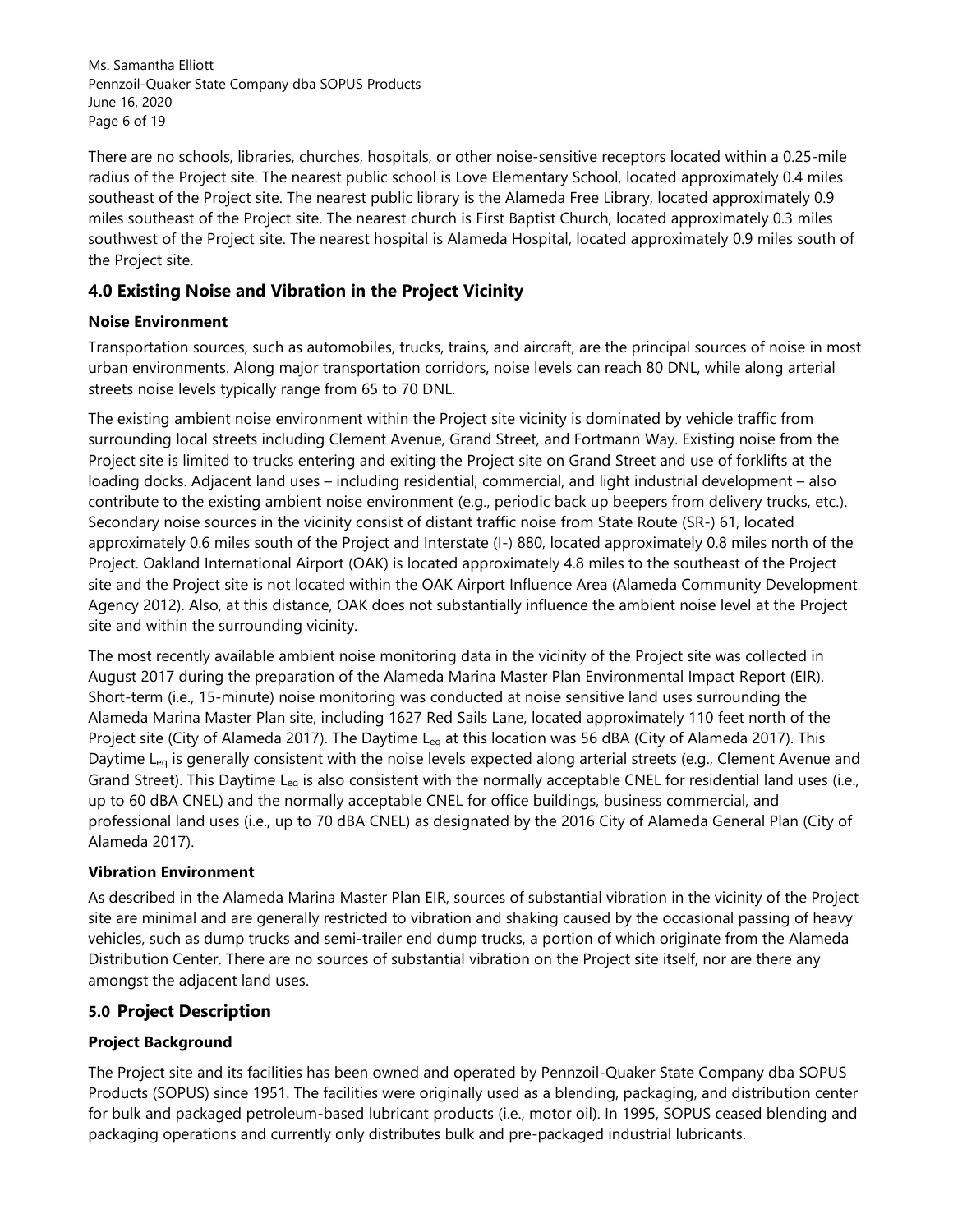Ms. Samantha Elliott Pennzoil-Quaker State Company dba SOPUS Products June 16, 2020 Page 7 of 19

Former underground storage tanks (USTs) containing gasoline and diesel fuel contributed to shallow soil and subsequent groundwater contamination in the northeastern portion of the Project site. Accidental product spills associated with leaking and overfilling aboveground storage tanks (ASTs) also contributed to shallow soil contamination and groundwater impacts in the tank farm area in the southwestern portion of the Project site. While small scale excavations removed impacted soil within the vicinity of the tank farm in 2002, impacted soil contamination and groundwater consisting of total petroleum hydrocarbons as gas, diesel, and motor oil (TPHg, TPHd, TPHmo); and benzene, ethylbenzene, and xylenes (BTEX) remain throughout the Project site within the shallow soils approximately 2 to 4 feet below ground surface (bgs) (Consulting Engineers 1985; Arcadis G&M, Inc [ARCADIS] 2005; Conestoga-Rovers & Associates 2015). Limited groundwater contamination consisting of TPHg, TPHd, TPHmo; and BTEX is present due to the high groundwater levels in the vicinity that range from approximately 1 to 4 feet bgs. There were also numerous groundwater monitoring wells installed throughout the Project site.

## **Proposed Project**

The proposed Project would involve the demolition of existing pavements, buildings, and other infrastructure on the Project site, abandonment of existing groundwater monitoring wells, soil excavation and offsite disposal, and backfill with clean fill. The San Francisco Bay Regional Water Quality Control Board (RWQCB) issued Site Cleanup Requirements Order No. 98-121 for the Project site, which included a categorical exemption from the California Environmental Quality Act (CEQA), but did not consider source removal activities such as soil excavation that are part of the proposed Project.

Prior to remediation activities, soil testing pits were excavated across the Project site to determine groundwater depths and infiltration rates, and to conduct waste profiling sampling according to the Sampling and Analysis Plan (SAP) developed for the Site. Soil pit testing and waste profiling were conducted to inform the design and sequencing of the remedial excavation and on-site dewatering, if required.

Once soil pit testing and waste profiling are completed, construction activities associated with remediation of the contaminated soil and groundwater would consist of mobilization and staging of construction equipment; demolition and removal of existing on-site pavements, buildings, and other infrastructure (e.g., ASTs); excavation and removal of contaminated soils, dewatering during excavation, import and compaction of clean backfill, regrading to pre-excavation levels; and demobilization. The proposed Project activities would occur in the following five phases:

- **Phase 1:** Mobilization;
- **Phase 2:** Limited demolition of existing pavement, buildings, and other infrastructure;
- **Phase 3:** Excavation, dewatering, backfilling, and grading;
- **Phase 4:** Demolition of remaining on-site buildings and warehouses; and
- **Phase 5:** Demobilization of post-remediation equipment.

#### **Mobilization**

The first phase would involve mobilization and staging of demolition/construction equipment and materials. All equipment and materials would be delivered and staged within the concrete slab and asphalt parking area within the northwestern portion of the Project site near the existing loading dock area. These materials are expected to be delivered to the Project site within 1 month prior to the initiation of demolition activities. Construction access to the Project site would be provided at the entrance along Grand Street.

Prior to mobilization, existing on-site monitoring wells were removed according to the requirements of the Well Destruction Work Plan. Additionally, the construction limits of work for the entire northeastern portion of the Project site would be fenced and signage would be installed to maintain site security. Mobilization would require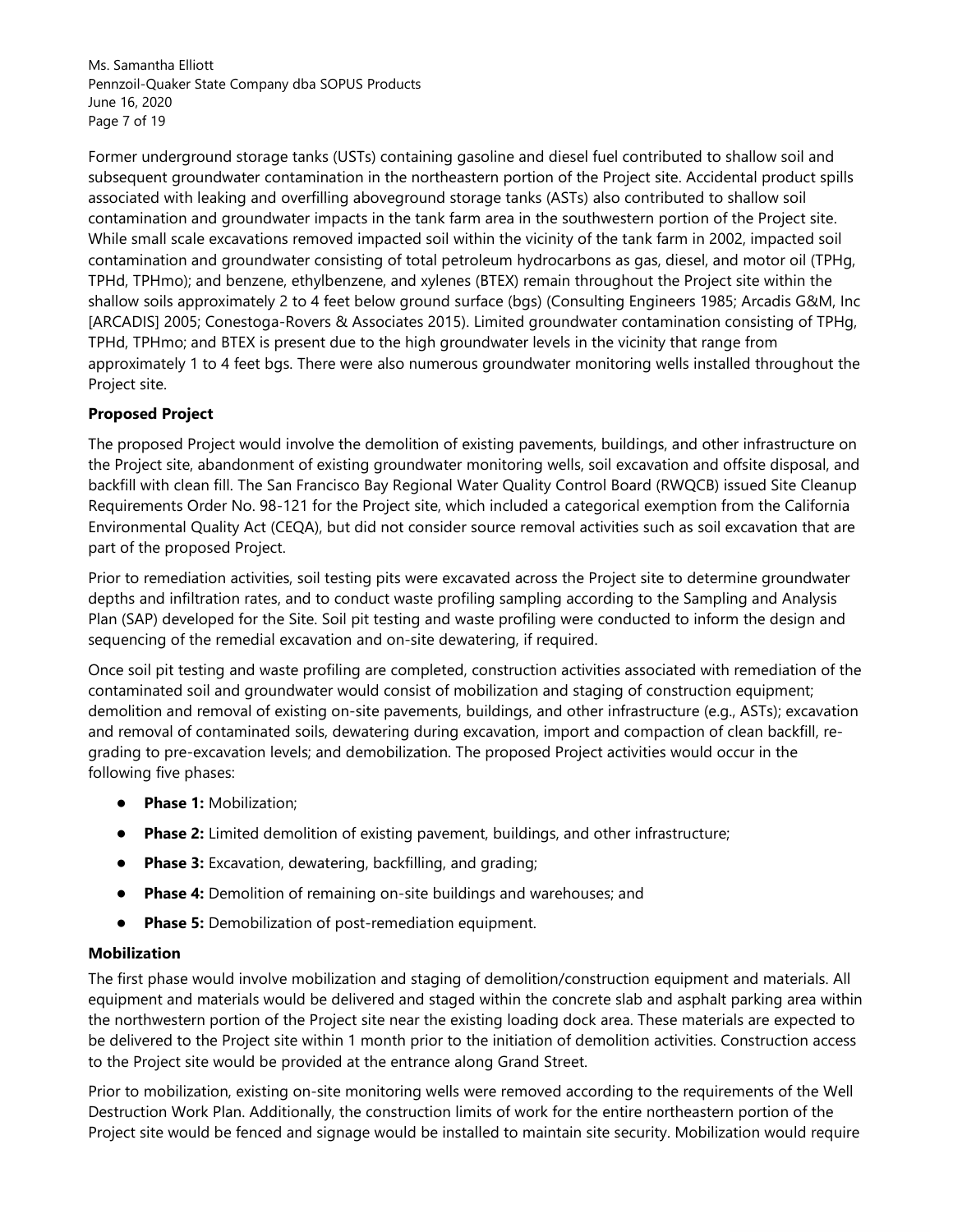Ms. Samantha Elliott Pennzoil-Quaker State Company dba SOPUS Products June 16, 2020 Page 8 of 19

a total of 6 construction workers for construction equipment staging, traffic control, and health and safety oversight. Table 5 lists the type and amount of equipment that would be staged at the Project site during mobilization and used during the demolition and excavation activities.

| <b>Construction Equipment</b>               | <b>Units</b>   | <b>Duration (weeks)</b> |
|---------------------------------------------|----------------|-------------------------|
| Operated Dump Truck (with flatbed trailers) | 2              | 3                       |
| Torch and Acetylene Tanks                   | $\overline{2}$ | 3                       |
| 60-Foot Articulating Boom Lift              | 1              | 2                       |
| <b>Excavator Sheer Attachment</b>           | 1              | 3                       |
| Excavator Hydraulic Hammer                  | 1              | 3                       |
| 815 Compactor                               | 1              | 2                       |
| Mobile Concrete Crushing/Screen Unit        | 1              | 2                       |
| 18,000-lb Excavator                         | 1              | 2                       |
| 85,000-lb Excavator                         | $\overline{2}$ | 10                      |
| 4-CY Loader                                 | 1              | 7                       |
| Motor Grader                                | 1              | 2                       |
| 12K Reach Forklift                          | 1              | 1                       |
| D6 Dozer                                    | 1              | 1                       |
| Skip Loader                                 | 1              | 2                       |
| <b>Track Skid Steer</b>                     | 1              | 3                       |
| 4,000-gallon Water Truck                    | 1              | 10                      |
| 2,000-gallon Water Truck                    | 1              | 3                       |
| Pick-Up Truck                               | 2              | 10                      |
| 185 CFM Air Compressor                      | 1              | 3                       |
| Pressure Washer                             | 2              | 4                       |
| 21,000-gallon Frac Tank<br>$\sim$ 100.300   | 2              | 10                      |

### **Table 5. Construction Equipment**

 **Source:** ICS 2020.

## **Limited Demolition of Existing On-Site Buildings and AST Removal**

The second phase would involve the removal and demolition of the maintenance building and carport located within the northeastern portion of the Project site. Once this portion of the Project site is cleared of vegetation and debris, the maintenance building and covered carport would be removed, including the surrounding asphalt pavement. The demolition sequence would involve a top-down technique that first removes roofing, followed by the structure and foundation. Debris and construction waste would be temporarily stockpiled near the loading docks prior to removal. All demolition and construction waste would be removed and handled according to the requirements of a Waste Management and Transportation Plan (WMTP). The WMTP would summarize procedures for managing waste during the proposed demolition and excavation activities, including ensuring the proposed Project meets the City's diversion rate of 77 percent.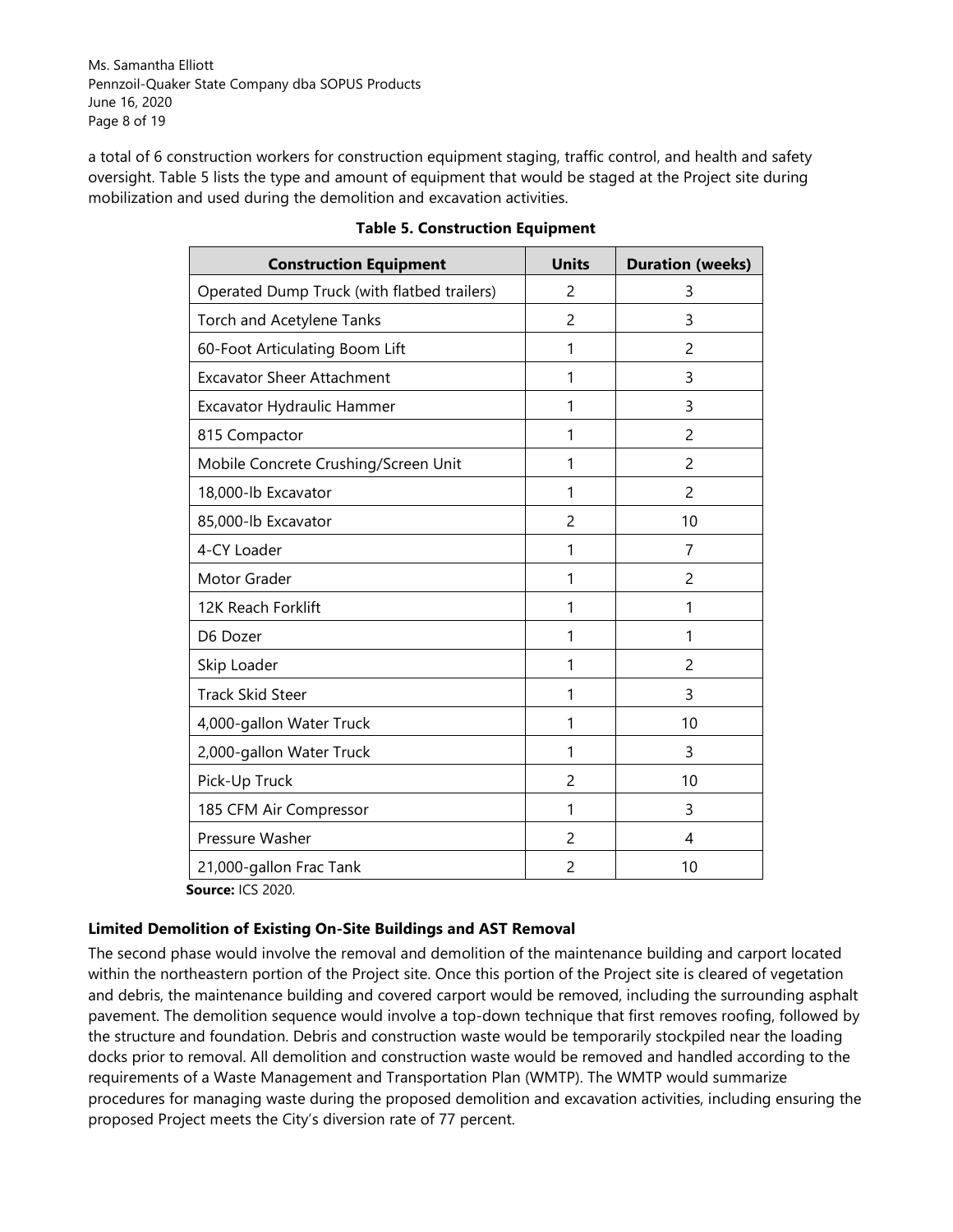Ms. Samantha Elliott Pennzoil-Quaker State Company dba SOPUS Products June 16, 2020 Page 9 of 19

Once demolition in the northeastern portion of the Project site is complete, the compounding building and the remaining 11 active ASTs in the southwestern portion of the Project site would be removed. The compounding building would be demolished first, but a portion of the building's outer perimeter concrete wall would remain to reduce dust and noise generation during the removal of the ASTs. Once the 11 ASTs are cleaned and removed from the Project site, the outer perimeter concrete wall of the compounding building would be removed using an excavator, grapple, and concrete pulverizing equipment.

The demolition and removal activities during this phase would require 5 to 10 construction workers. Construction equipment would demolish buildings and heavy haul trucks would remove demolition debris and building waste over a 1-month period. Heavy haul trucks and other construction vehicles would limit travel to designated truck routes, such as Clement Avenue and Park Street within the City of Alameda. Table 6 indicates the duration of each construction phase and the corresponding truck trips associated with project construction equipment staging, limited demolition, excavation and soil removal, and final demolition.

| <b>Construction Phase</b>                    | <b>Duration</b> | # Worker<br><b>Commute</b><br><b>Trips</b><br>$(Jday)^{1,2}$ | # Off-<br>Haul<br><b>Trips</b><br>$($ /day $)$<br>3 | #<br><b>Import</b><br><b>Trips</b><br>$($ /day $)$ | Total<br><b>Trips</b><br>(Jday) |
|----------------------------------------------|-----------------|--------------------------------------------------------------|-----------------------------------------------------|----------------------------------------------------|---------------------------------|
| Mobilization                                 | 2 weeks         | 6                                                            | 0                                                   | 12                                                 | 18                              |
| Limited Demolition and AST Removal           | 1 month         | 10                                                           | 50                                                  | 5                                                  | 65                              |
| Excavation, Export/Import, Grading           | 2 months        | 12                                                           | 16                                                  | 16                                                 | 44                              |
| Demolition of Remaining On-site Buildings    | 1 month         | 15                                                           | 13                                                  | 0                                                  | 28                              |
| Demobilization of Post-Remediation Equipment | 1 week          | 6                                                            | 6                                                   |                                                    | 12                              |

## **Table 6. Daily Truck Trip Generation by Construction Activity**

 **Sources:** ICS 2020; Wood 2020

#### **Notes:**

<sup>1</sup>Expressed in round trips; one trip equals one vehicle going to and leaving form the Project site. Assumes each worker arrives in their personal vehicle each day and generates one inbound trip during the morning peak hour and one outbound trip during the evening peak hour. Average commute distances are anticipated to consist of 40 mile round trips within the Bay Area.

 $^2$  Assumes each average daily trip is associated with excavation off-haul and import. The debris sorting and disposal facility is assumed to be Republic's Keller Canyon Landfill in Pittsburgh (approximately 35 miles to the northeast).

<sup>3</sup> Assumes an additional 5 trips would be required to off-haul approximately 20,000 gallons of residual oily water associated with the clean-out of the ASTs and piping. These residual oily water would be exported in a 5,000-gallon vac truck to either a transfer station in Richmond or Rio Vista, California.

#### **Excavation, Import/Export, and Backfilling**

The third phase would involve excavation of contaminated soils. Excavation, backfilling, compaction, and grading operations would be completed in accordance with the City of Alameda Grading Permit. Heavy equipment would be utilized for the excavation of contaminated soil and backfilling and compaction with clean soil. This equipment would likely include track mounted excavators, front end loaders, compaction equipment, breaker hammer equipment (possibly vibratory to remove concrete slabs and asphalt areas), and trucks (end dump trucks and possibly transfer dumps) for soil disposal. Up to 11,400 banked cubic yards (bcy) of soil may be excavated (6,500 bcy in the northeast area and 4,900 bcy in the tank farm area). Excavated soil and debris would be removed, sorted, and handled according to the requirements of the WMTP and SAP, which would describe the results of the soil investigation to pre-profile soil for disposal, the procedures required to sample and analyze soil for direct burial (if required), and the procedures required to verify the backfill material meets the criteria for clean soil import.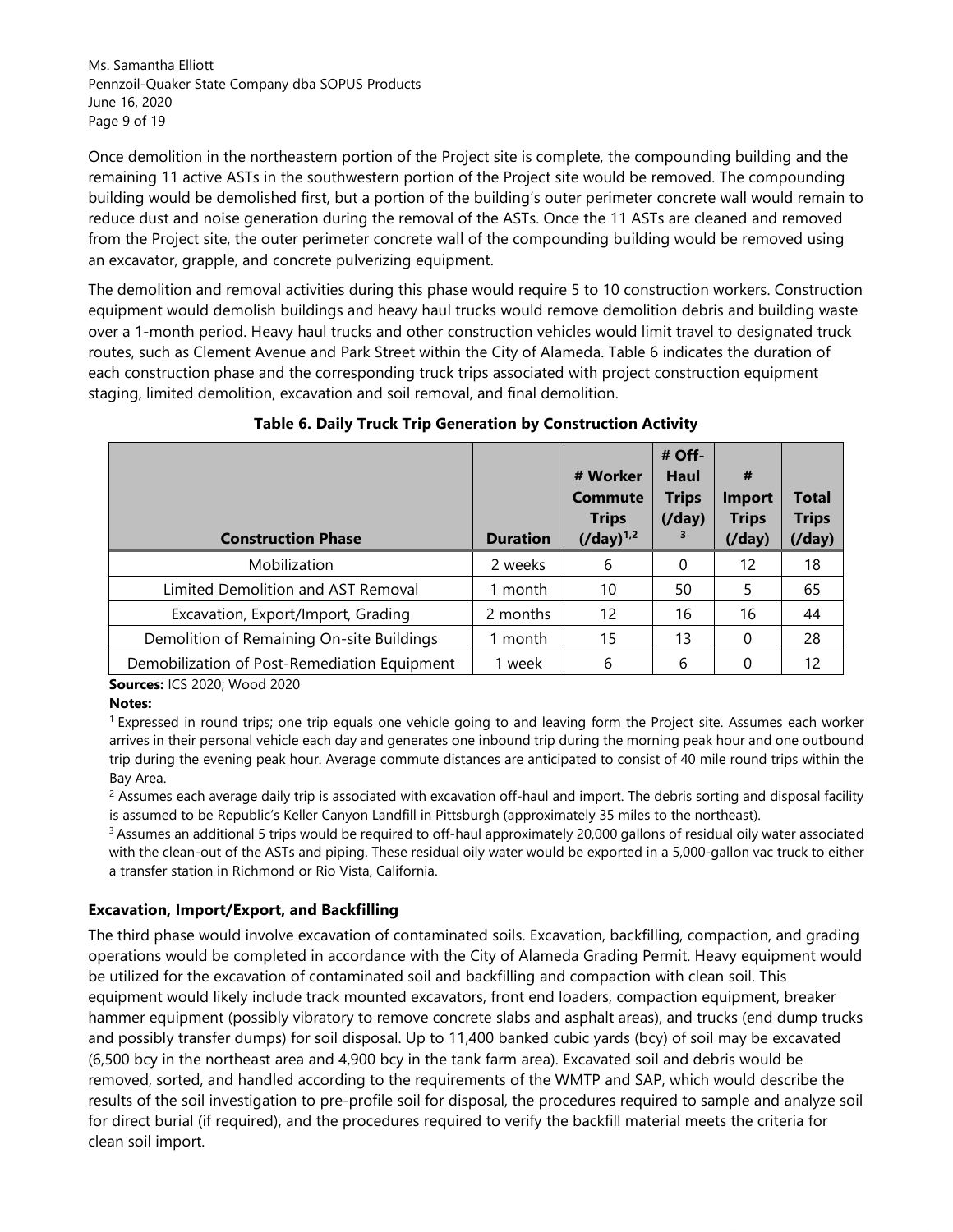Ms. Samantha Elliott Pennzoil-Quaker State Company dba SOPUS Products June 16, 2020 Page 10 of 19

The extent of excavation at the Project site would be focused in three locations: the tank farm area, northeast area, and the former wash area in the Taylor Warehouse. The entire excavation area includes approximately 2 acres (approximately 49 percent) of the 4.1-acre Project site. Approximately 11,400 bcy of clean fill would be imported to the Project site to backfill the remedial excavations. Backfilling would use a loader, dozer, excavator, vibratory compactor, and water truck.

The excavation activities would begin in the tank farm area and then move to the northeast area. The excavation extent in the former tank farm area excludes the vacated portion of Clement Avenue, a portion of Hibbard Street, and the railroad tracks, where proposed construction would occur along Clement Avenue between Hibbard Street and Grand Street. The tank farm area would include up to 3 feet of soil excavation based on cleanup goals for the Project site COCs. This would result in a total of approximately 4,900 bcy of soil excavation, however, preliminary soil sampling at the bottom of the 3-foot excavation depth would determine whether excavation below 3 feet bgs would be required. Excavation is not expected to extend deeper than 5 feet bgs (anticipated depth of groundwater). Off-site hauling of the contaminated soil and import of fill material would require approximately 460 truck trips and the equivalent of 460 import trips of clean fill deliveries over a 2-month construction period. Average tandem axel commercial dump trucks hold between 12 to 14 cy of soil.<sup>2</sup>

Excavation activities would then proceed with the excavation of approximately 100 bcy of soil and fill within the former UST and wash area in the Taylor Warehouse. Removal of the contaminated fill would require approximately 8 additional truck trips and the equivalent of 8 import truck trips of clean fill deliveries for a total of 16 truck trips over the same 2-month period.

Once excavation is complete within the former wash area, excavation would occur within the northeast portion of the Project site. The excavation extent in the northeastern area excludes the loading dock area, as there is no indication the extent of contamination extends into this area. The northeastern excavation area would include up to 6 feet of soil excavation (up to anticipated depth of groundwater) for a total of approximately 6,500 bcy of soil. Soil confirmation sampling at the base of the 6-foot excavation depth would determine whether excavation below 6 feet bgs is required. Off-hauling the contaminated soil would require approximately 483 truck trips and the equivalent of 483 import trips of clean fill deliveries over the same 2-month construction period for the other two excavation areas, for a total of 966 truck trips.

Excavation activities would require a total of 10 construction workers, including 6 construction workers for excavation and backfilling, and approximately 4 additional construction workers for traffic control, street sweeping and maintenance, as well as health and safety oversight. Excavation equipment would include excavators equipped with a bucket attachment, rubber-tired loaders, and semi-end dump trucks for hauling contaminated soil off site and importing clean soil for backfilling. If dewatering is required during excavation, water would be pumped from the excavation into a tank with secondary containment. Water removed during excavation would be treated onsite (if necessary) and discharged into the East Bay Municipal Utility District's (EBMUD) sanitary sewer. If treated groundwater is tested and found to contain concentrations in excess of the EBMUD discharge limits, it would be disposed at an off-site, SOPUS-approved, local treatment, storage, and disposal facility (TSDF) as non-hazardous waste.

#### **Demolition of Remaining On-Site Buildings**

<sup>&</sup>lt;sup>2</sup> Truck trips were estimated by ICS in March 2020. Tandem axel dump trucks with an average capacity of 12 cy per load would off-haul contaminated soil and demolition debris, and import clean backfill. The tank farm would require a total of 920 trips (460 export/460 import). The UST and washrack area in the Taylor Warehouse would require a total of 16 truck trips (8 export/8 import). The northeast excavation area would require a total of 966 truck trips (483 export/483 import). These trips would occur over a 2-month period.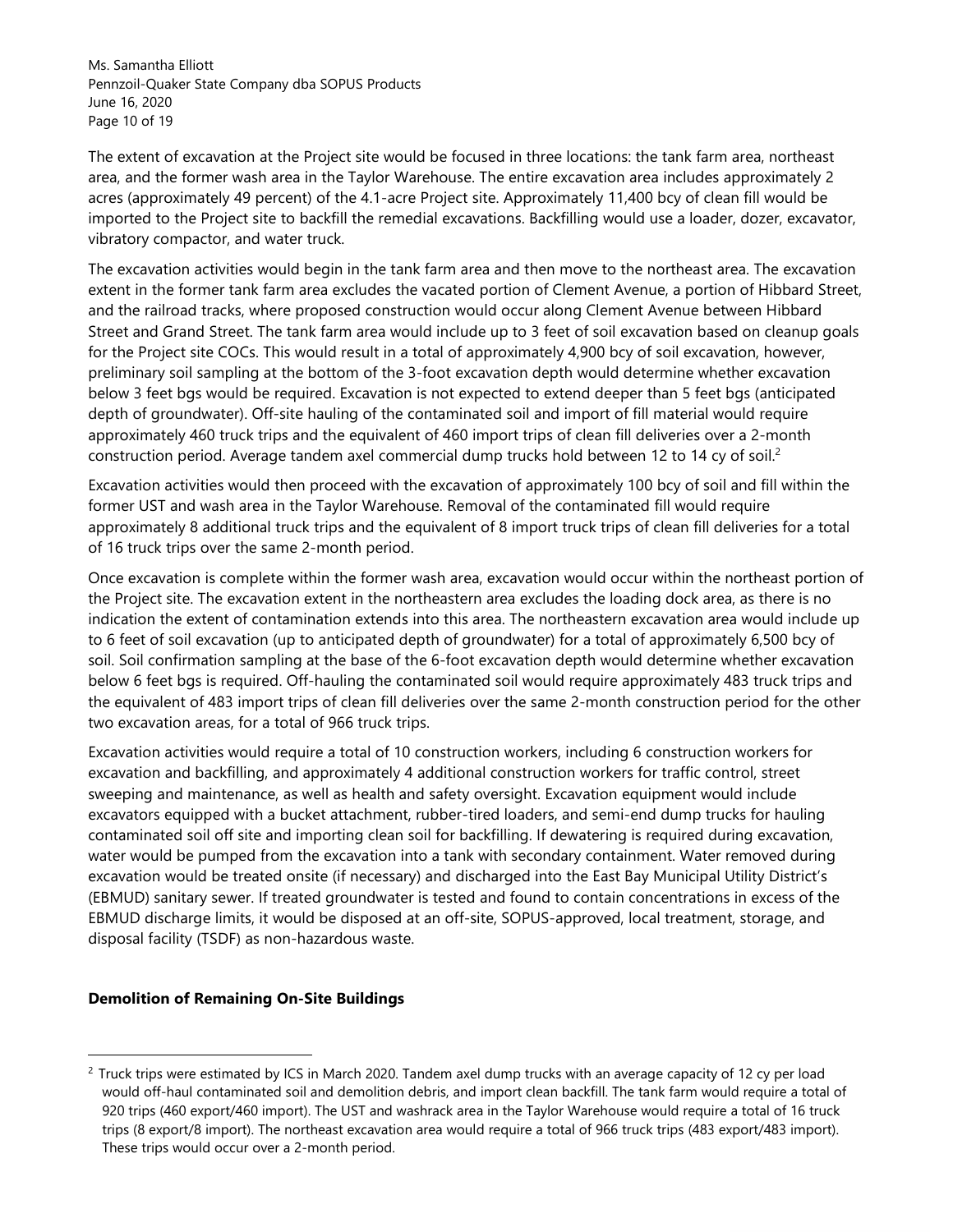Ms. Samantha Elliott Pennzoil-Quaker State Company dba SOPUS Products June 16, 2020 Page 11 of 19

The final phase of site work would involve the demolition of the administrative building and connecting warehouses located within the central portion of the Project site. Small building and concrete pad demolition would likely be conducted using excavators equipped with a breaking hammer and pulverizers to demolish concrete and break it up into smaller more manageable pieces. This would allow building components to be broken into smaller pieces that are safer to remove and reduce fugitive dust generation. Based on the approximate square footage of the existing buildings on site (i.e., 68,100 square feet), over 5,500 tons of construction debris is anticipated to be stockpiled and removed from the Project site. $3$ 

Construction waste would be temporarily stockpiled within the staging area near the loading docks in the northeastern portion of the Project site and designated as non-hazardous or hazardous waste, depending on the waste type, building, or Project site origin. The staging area would store construction equipment near the former maintenance building and carport. The construction waste would then be transferred to a sorting location. Based on the size and construction of the existing on-site buildings, off-site hauling of the demolition construction waste would require approximately 392 truck trips over a 1-month period, or approximately 13 trips per day during the demolition phase (see Table 7).

| <b>Demolition of Remaining On-Site Buildings</b> | <b>Truck Loads of Debris</b> |
|--------------------------------------------------|------------------------------|
| <b>Debris</b>                                    | 85                           |
| <b>Recycled Metals</b>                           | 52                           |
| <b>Recycled Concrete</b>                         | 207                          |
| Recycled Asphalt                                 | 42                           |
| Universal Waste, ACM, Other                      | 6                            |
| Total                                            | 392                          |

| Table 7. Estimated Loads of Construction Waste from On-Site Building Demolition |  |  |
|---------------------------------------------------------------------------------|--|--|
|---------------------------------------------------------------------------------|--|--|

 **Source:** ICS 2020

#### **Demobilization of Post-Remediation Equipment**

Upon completion of demolition, excavation, and backfilling activities, the entire Project site would be cleared of equipment, regraded, and restored with a final layer of clean fill soil. Construction crews would demobilize the Project site over a 1-week period by removing construction equipment. The Project site would then be fenced, screened, and temporarily closed.

Post-excavation groundwater monitoring would be dependent on groundwater concentrations observed during excavation dewatering, but is not anticipated. At this time, there are no plans to reinstall the abandoned groundwater monitoring wells.

#### **Construction Schedule**

Remediation activities associated with the proposed Project would begin in August 2020, lasting for approximately 5 to 6 months, with completion anticipated in early 2021. Approximately 5 to 10 construction workers would work during construction activities. All construction activities would occur between 7:00 a.m. and 7:00 p.m., Monday through Friday, consistent with the City of Alameda Municipal Code (AMC) Chapter 4-10 - *Noise Control*. Construction is not proposed on the weekends.

<sup>&</sup>lt;sup>3</sup> Assumes average building demolition yields 155 pounds of waste per square foot.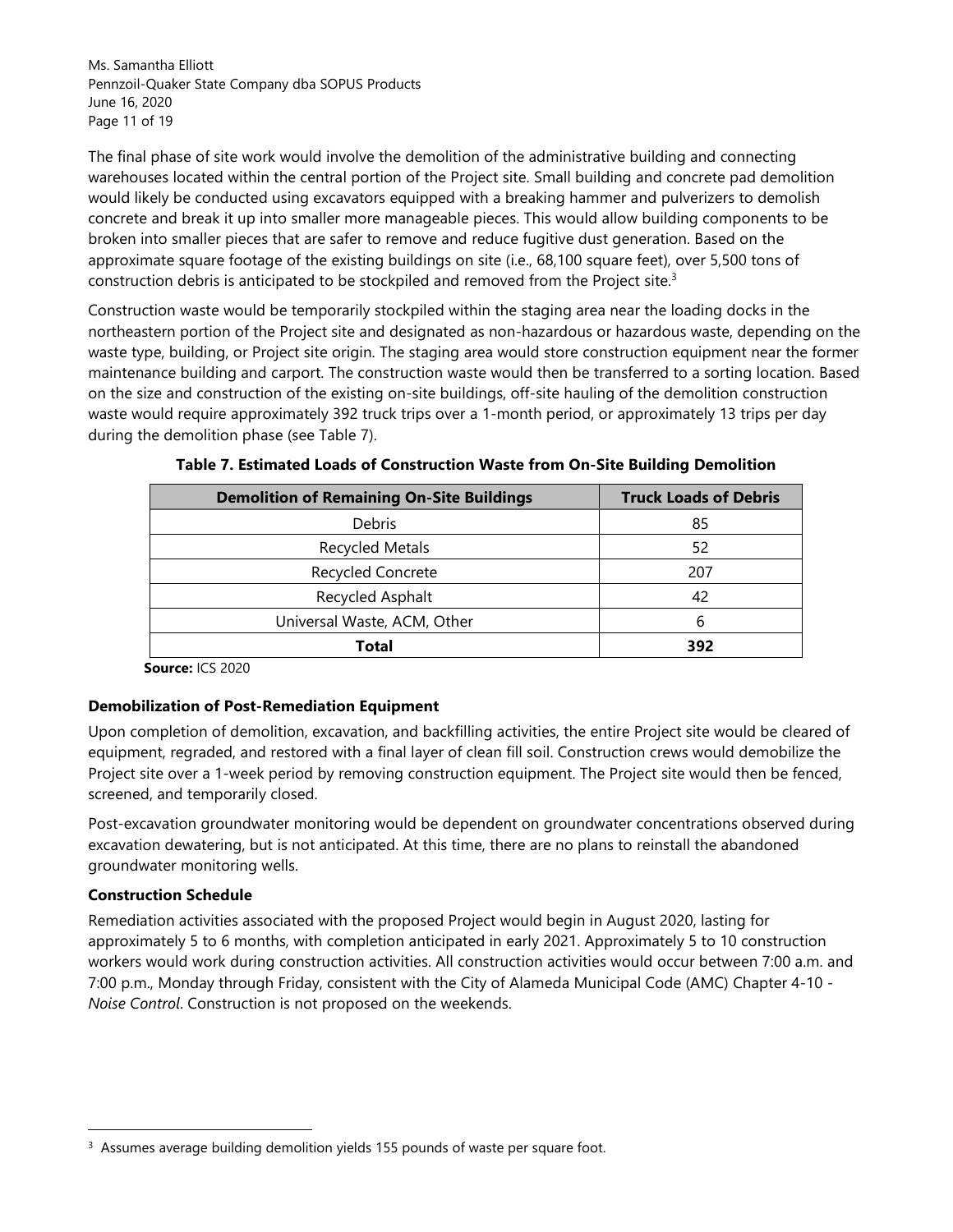Ms. Samantha Elliott Pennzoil-Quaker State Company dba SOPUS Products June 16, 2020 Page 12 of 19

## **3.0 Noise Screening Criteria and Sensitive Receptors**

# **City of Alameda Municipal Code (AMC) Chapter 4-10 Noise Control**

The City of Alameda regulates exterior noise levels and ground-borne vibration through its Noise Ordinance as codified in AMC Chapter 4-10 - *Noise Control.* 

## **Construction Exterior Noise**

Section 4-10.4 contains maximum permissible sound levels for stationary sources in proximity of sensitive land uses (e.g., single- or multi-family residential, school, library, church, hospital) and commercial properties. The maximum permissible sound level is determined by the land use of the adjacent/nearby properties, time of day, and duration of noise. Section 4-10.4, *Exterior Noise Standards* states it is unlawful for any person to operate any stationary source of sound at or adjacent to a single- or multi-family residence, school, library, church, or hospital, which causes the noise level when measured on the receiving land use to exceed:

- 1. A noise level of 55 dBA during the hours of 7:00 a.m. to 10:00 p.m. or 50 dbA during the hours of 10:00 p.m. to 7:00 a.m. for more than 30 minutes out of any one 1-hour time period;
- 2. A noise level of 60 dBA during the hours of 7:00 a.m. to 10:00 p.m. or 55 dbA during the hours of 10:00 p.m. to 7:00 a.m. for more than 15 minutes out of any one 1-hour time period;
- 3. A noise level of 65 dBA during the hours of 7:00 a.m. to 10:00 p.m. or 60 dbA during the hours of 10:00 p.m. to 7:00 a.m. for more than 5 minutes out of any one 1-hour time period;
- 4. A noise level of 70 dBA during the hours of 7:00 a.m. to 10:00 p.m. or 65 dbA during the hours of 10:00 p.m. to 7:00 a.m. for more than 1 minute out of any one 1-hour time; or
- 5. A noise level or 75 dBA during the hours of 7:00 a.m. to 10:00 p.m. or 70 dbA during the hours of 10:00 p.m. to 7:00 a.m. for any period of time.

#### **Ground-borne Vibration**

Subsection 4.10-5(b)(8) states that the operation of any device that creates a vibration which is above the vibration perception threshold of an individual at or beyond the property boundary of the source, if on private property or at 150 feet from the source if on a public space or public right-of-way, is prohibited. Vibration levels become perceptible to humans at 65 vibration decibels (VdB) (FTA 2006).

## **Construction Noise Exceptions**

The City's Noise Ordinance also contains special provisions in Section 4-10.7, *Special Provisions (Exceptions)*. Subsection 4-10.7(e) states the provisions listed in Section 4-10.4 shall not apply to noise sources associated with construction, provided that construction activities take place between the hours of 7:00 a.m. to 7:00 p.m. Monday through Fridays or 8:00 a.m. to 5:00 p.m. on Saturdays. Notwithstanding the provisions of Subsection 4-10.7(e), no exceptions to the provisions shall apply to activities where equipment used for those activities, including mufflers, is not maintained in the condition for which it was designed or intended and thereby unnecessarily increases noise levels so as to cause a noise disturbance or exceed the standards set forth in Subsection 4-10.4, as stated by Subsection 4-10.4-7(h).

Further, prohibition of construction activities outside of standard construction hours does not apply to:

- 1. Construction that does not require a City-issued permit (e.g., minor renovations, landscaping, etc.);
- 2. Construction where the City Manager or his/her designee grants an exception upon a showing of significant financial hardship;
- 3. Emergency work to protect or restore safe conditions where immediate construction is required (e.g., following a flood event, etc.); or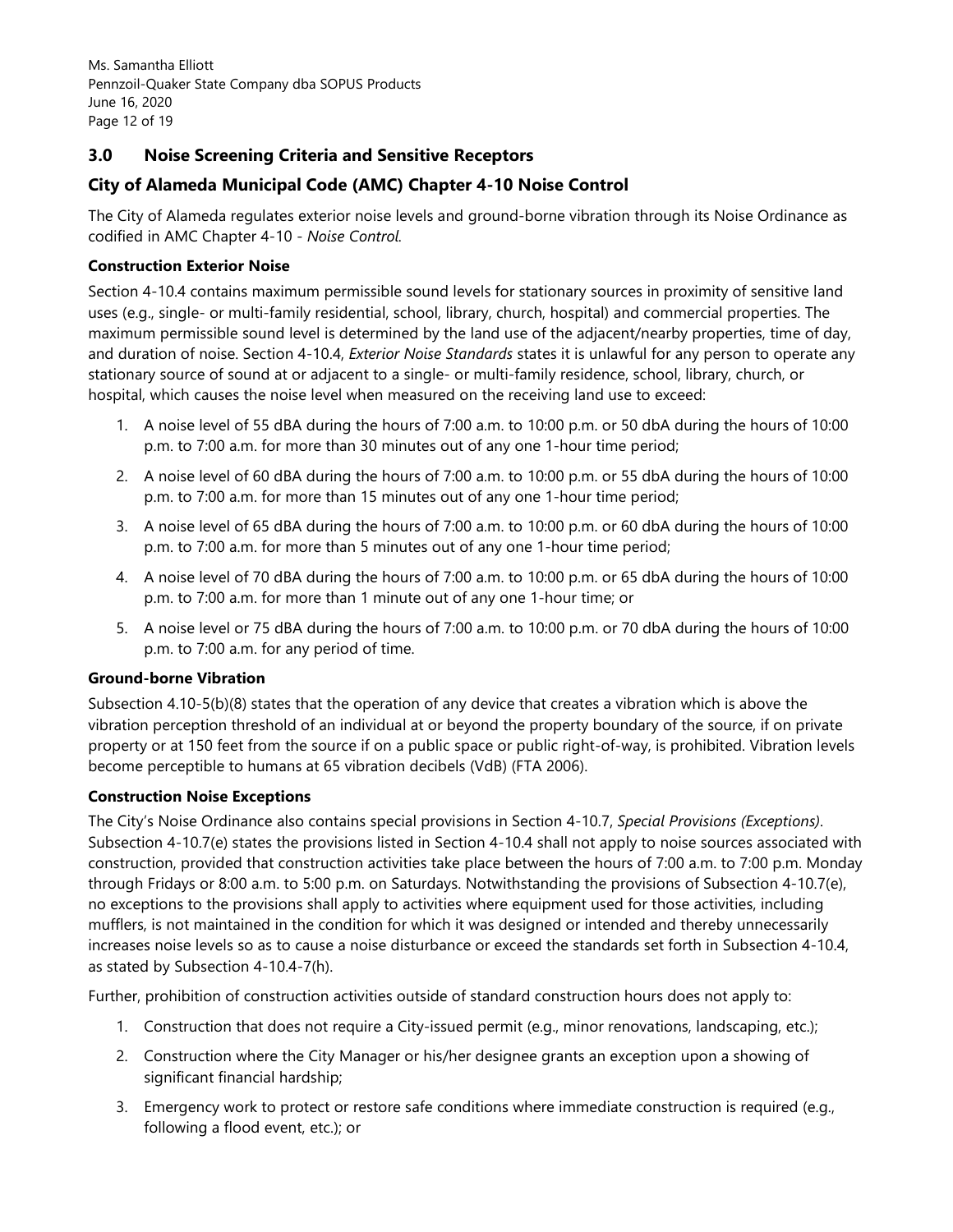Ms. Samantha Elliott Pennzoil-Quaker State Company dba SOPUS Products June 16, 2020 Page 13 of 19

4. Construction by any person on his/her principal place of residence or rental property.

All construction activities for the proposed Project would occur within the standard construction hours identified in Subsection 4-10.7(e), *Special Provisions (Exceptions)* of the City's Noise Ordinance - between the hours of 7:00 a.m. to 7:00 p.m. Monday through Fridays or 8:00 a.m. to 5:00 p.m. on Saturdays. Therefore, the proposed Project would be consistent with the City's Noise Ordinance.

### **Thresholds of Significance**

For the purpose of this noise and vibration analysis, the proposed Project would result in significant impacts on the environment if it would generate noise or ground-borne vibration levels in excess of the following thresholds:

**Construction Noise.** The proposed Project would result in a significant construction impact if construction activity would occur outside of the allowable daytime hours specified by the Noise Ordinance.

**Vibration.** Since the City does not have any regulations pertaining to vibration, the FTA thresholds are applied to the proposed Project (FTA 2006a). The proposed Project would result in a significant vibration impact if buildings would be exposed to the FTA vibration threshold level of 0.2 PPV for building damage (refer to Table 3), or if sensitive individuals would be exposed to the FTA vibration threshold level of 72 VdB for human annoyance (refer to Table 4) outside of the allowable daytime hours specified by the City's Noise Ordinance.

**Stationary Noise.** The proposed Project would result in operational sound levels that exceed those described in Municipal Code Section 4-10.4, *Exterior Noise Standards*. For the nearest sensitive receptors, a resulting offsite noise level from stationary non-transportation sources that exceeds 55 dBA L<sub>eq</sub> in the daytime (7:00 a.m. to 10:00 p.m.) or 50 dBA L<sub>eg</sub> in the night-time (10:00 pm to 7:00 a.m.) for more than 30 minutes out of any one 1-hour time period at the receiving land use would be considered significant.

**Traffic Noise.** The significance of Project-related traffic noise impacts can be determined by comparing estimated traffic noise levels with the proposed Project to existing noise levels without the proposed Project. Per Policy SN-57 of the City of Alameda General Plan Health and Safety Element (1991), the significance criteria for changes in noise from operational traffic are as follows:

- 1. A 4-dBA increase in CNEL as a result of project operations if the resulting noise level would exceed that described as normally acceptable for the affected land use (60 dBA DNL or less for residential uses).
- 2. Any CNEL increase of 6 dBA or more, due to the potential for adverse community response.

## **6.0 Project Noise Impacts**

#### **Exterior Noise**

Two types of temporary construction-related noise impacts would occur during construction activities associated with the proposed Project: 1) on-site noise from heavy construction equipment used for demolition, excavation, etc.; and 2) off-site noise from construction worker commutes and heavy haul truck trips.

As described in Section 5.0, *Project Description*, construction activities would be divided into five phases that would occur over a period of 5 to 6 months beginning in August 2020 and ending in early 2021. The first phase, mobilization, would involve mobilization and staging of construction equipment and materials and would occur over a 2-week period. The second phase, limited demolition of existing on-site buildings and AST removal, would involve limited demolition and AST removal and would occur over a 1-month period. Construction equipment used during this phase would include cranes, an excavator, a dry vacuum truck, backhoe, a frac tank, dump trucks and flatbed trailers. The third phase; excavation, dewatering, backfilling, and grading; would occur over a 2 month period and involve excavation of contaminated soil, soil export and import, and backfill and compaction of soil. Construction equipment used during this phase would include track mounted excavators, front end loaders, trucks (i.e., end dump trucks and possibly transfer dumps) for soil disposal, dozers, a vibratory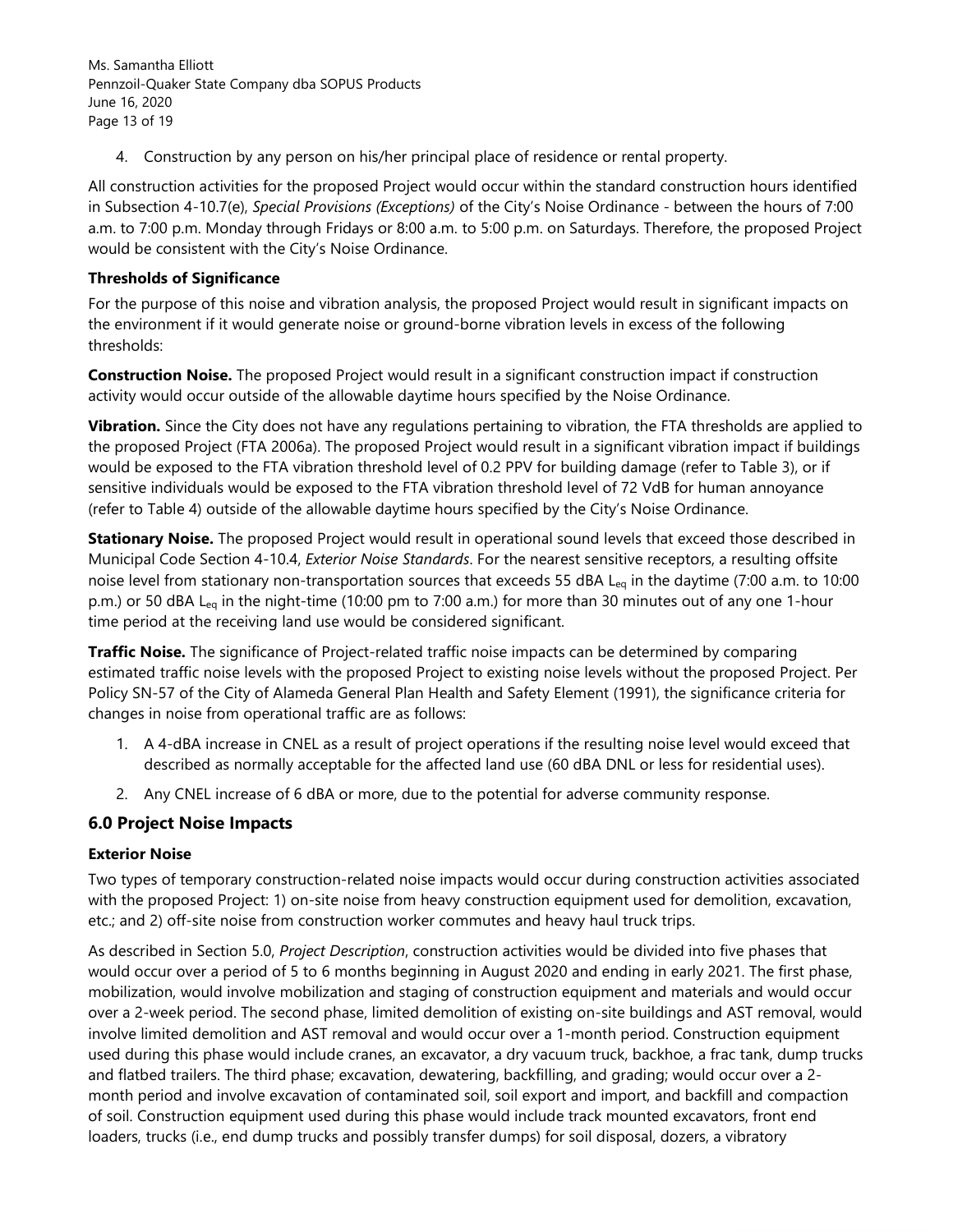Ms. Samantha Elliott Pennzoil-Quaker State Company dba SOPUS Products June 16, 2020 Page 14 of 19

compactor, and a water truck. The fourth phase, demolition of remaining on-site buildings and warehouses, would occur over a 1-month period and would involve demolition of remaining structures and would use breaking hammers, pulverizers, and dump trucks. The final phase, demobilization of post-remediation equipment, would occur over the period of 1 week. In general, the loudest types of construction equipment to be used during the proposed construction activities would include dozers, cranes, front end loaders, excavators, dump trucks, hydraulic hammers, backhoes, air compressors, and forklifts (refer to Table 5). This construction equipment would most commonly be used during demolition and excavation activities.

Construction access to the Project site would be provided by the entrance along Grand Street. Heavy haul trucks and other construction vehicles would limit travel to designated truck routes, such as Clement Avenue and Park Street within the City of Alameda, which would avoid residential neighborhoods to the maximum extent feasible. As described in Table 6, the total trips to the Project site would range from 12 to 65 trips per day over the 5- to 6-month duration of construction activities. Noise levels associated with heavy haul trucks are commonly 81 dBA  $L_{\text{max}}$  at 50 feet from the centreline of a roadway (Hendriks 1985). Noise associated with heavy haul truck trips would act as single-event noise levels and as the trucks pass through the Project vicinity, they would not occur at a frequency that would substantially impact average noise levels (e.g., CNEL) of the area. Although these worker commuter trips and heavy haul truck trips are expected to result in intermittent noise increases on local roads, they are not expected to measurably effect short- or long-term ambient noise levels.

To determine noise levels associated with temporary, short-term construction activities (i.e., demolition, excavation, paving) and the corresponding noise levels that would be experienced at the nearest sensitive receptor(s), it is general industry practice to combine the two loudest pieces of equipment that would be operating simultaneously during a specific construction phase and then calculate the attenuation of the construction noise level based on the distance to the nearest noise-sensitive receptor(s) (FTA 2006b). Maximum construction equipment noise levels at the nearby noise-sensitive receptors during construction are shown in Table 8.

| <b>Construction Equipment</b>        | Noise Level (dBA L <sub>max</sub> <sup>1</sup> at 50 feet) |  |  |
|--------------------------------------|------------------------------------------------------------|--|--|
| Crane                                | 81                                                         |  |  |
| Excavator                            | 81                                                         |  |  |
| Dry Vacuum                           | 85                                                         |  |  |
| Backhoe                              | 78                                                         |  |  |
| Frac Tank                            | 85                                                         |  |  |
| Compactor                            | 83                                                         |  |  |
| Loader                               | 79                                                         |  |  |
| Dump Truck                           | 76                                                         |  |  |
| 60-Foot Articulating Boom Lift       | 75                                                         |  |  |
| <b>Excavator Sheer Attachment</b>    | 96                                                         |  |  |
| Mobile Concrete Crushing/Screen Unit | 85                                                         |  |  |
| 12K Reach Forklift                   | 85                                                         |  |  |
| <b>Track Skid Steer</b>              | 85                                                         |  |  |
| 4,000-gallon Water Truck             | 85                                                         |  |  |
| 2,000-gallon Water Truck             | 85                                                         |  |  |
| Pressure Washer                      | 85                                                         |  |  |
| Compressor                           | 78                                                         |  |  |
| Grader                               | 85                                                         |  |  |
| Hydraulic Hammer                     | $90*$                                                      |  |  |
| Dozer                                | 82                                                         |  |  |

**Table 8. Typical Noise Levels from Construction Equipment**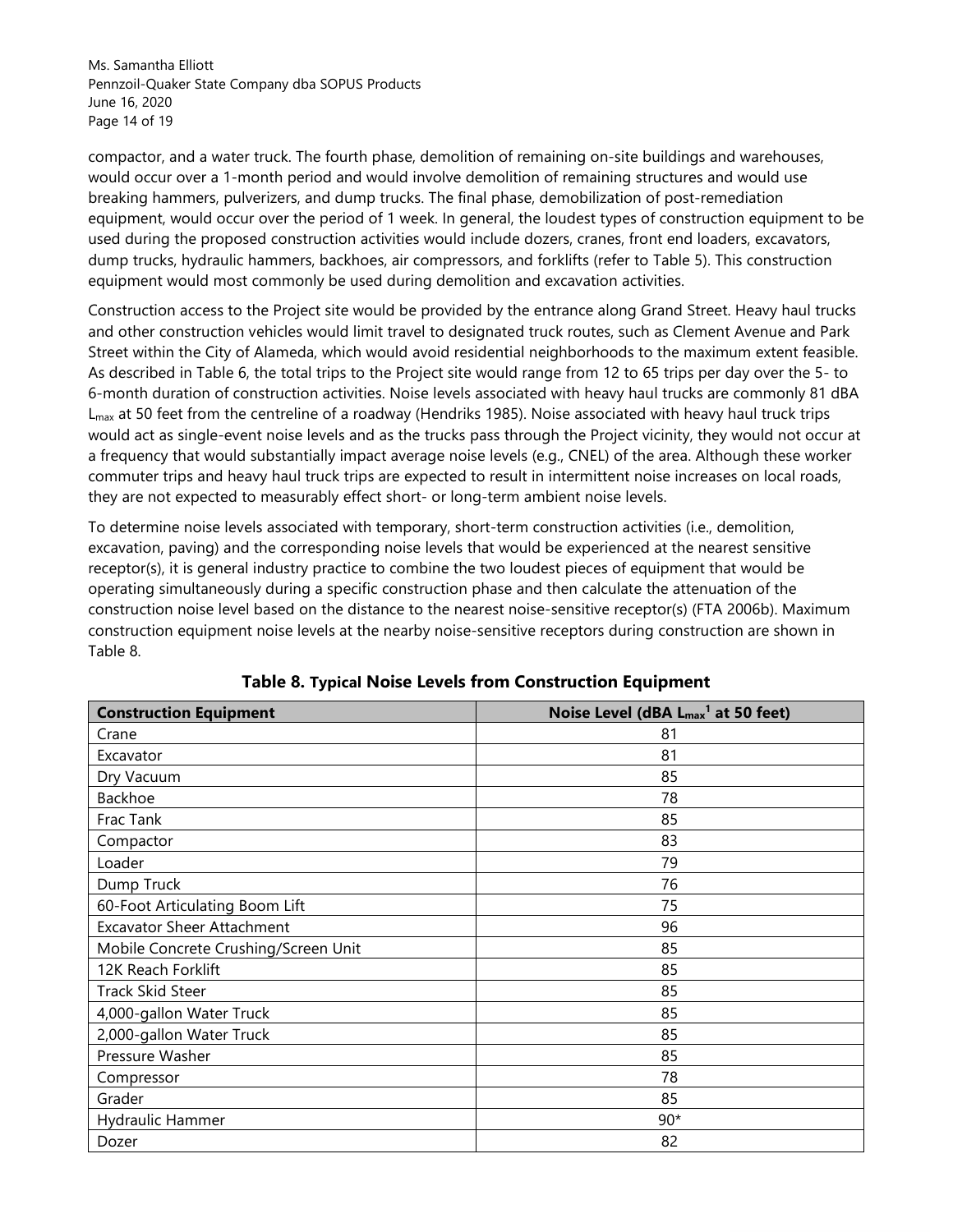Ms. Samantha Elliott Pennzoil-Quaker State Company dba SOPUS Products June 16, 2020 Page 15 of 19

| <b>Construction Equipment</b> | Noise Level (dBA $L_{max}$ <sup>1</sup> at 50 feet) |  |  |
|-------------------------------|-----------------------------------------------------|--|--|
| Paver                         |                                                     |  |  |
| Pick Up Truck                 |                                                     |  |  |
| Torch and Acetylene Tanks     | 85                                                  |  |  |
| <b>Vibratory Compactor</b>    | 85                                                  |  |  |

**Source:** Federal Highway Administration (FHWA) Roadway Construction Noise Model User's Guide 2017b. **Notes:** 

 $1$  L<sub>max</sub> is the instantaneous maximum noise level for a specified period of time.

\* Actual measured Lmax at 50 feet not available. Value listed reflects noise levels stated in noise specifications.

For this proposed Project, the two loudest pieces of equipment (e.g., excavator sheer attachment and hydraulic hammer at 96 and 90 dBA respectively) used during construction would reach 97 dBA at 50 feet from the construction activity (FHWA 2006). These noise levels are anticipated to be generated during the use of demolition, excavation, and earth moving equipment during Phase 2, 3, and 4. Thus, during construction, noise levels experienced by noise-sensitive receptors located 40 feet (Ellen Crag Avenue), 55 feet (Fortmann Way), and 65 feet (Clement Avenue) from the Project site would reach approximately 98 dBA, 97 dBA, and 95 dBA, respectively (see Calculation 1).

### **Calculation 1. Noise Attenuation from Distance**

L ( $dBA$ ) = Lr-20\*Log( $d2/d1$ )

L= noise level at sensitive receptor

Lr= noise level at reference distance

- d1= reference distance
- d2= distance to sensitive receptor

These exterior noise estimates for proposed construction activities are generally conservative in that they assume: 1) the two loudest pieces of equipment (i.e., sheer excavator attachments and hydraulic hammers) would operate simultaneously for the duration of construction; and 2) construction equipment would operate immediately adjacent to the Project site boundary. Rather, construction equipment would only be operated when required for a particular activity. Therefore, the periods during which the two loudest pieces of equipment would operate simultaneously would be limited, both throughout the day and throughout the duration of construction activities. Further, construction activities and equipment would be dispersed throughout the 4.1-acre Project site, meaning only a limited amount of equipment can operate near a given location at a particular time. As previously described doubling of distance from the receptor can reduce noise levels by 6 dBA to 7.5 dBA. Therefore, while demolition and excavation activities occurring at the southeastern end of the Project site may generate a noise level of 98 dBA at the residences along Ellen Crag Avenue, the construction activities at this location would be approximately 650 feet from residences along Fortmann Way, where they would generate a noise level of 75 dBA. Therefore, while there may be peaks in construction noise when construction activities occur immediately adjacent to noise-sensitive receptors, these noise levels would not be sustained throughout the duration of construction.

The use of noise attenuating features, including equipment mufflers (reduces noise by approximately 8 dBA) and/or noise barrier walls (reduces noise by between 10 dBA and 15 dBA) could further reduce constructionrelated exterior noise levels on all sides of the Project site (FHWA 2017a). As such, with the use of equipment mufflers, a noise barrier wall that breaks the line-of-sight to the Project site, exterior noise levels would be reduced to approximately 80 to 75 dBA. Further, typical building construction would also reduce interior noise levels experienced by noise-sensitive receptors by approximately 10 dBA with windows and doors open, or by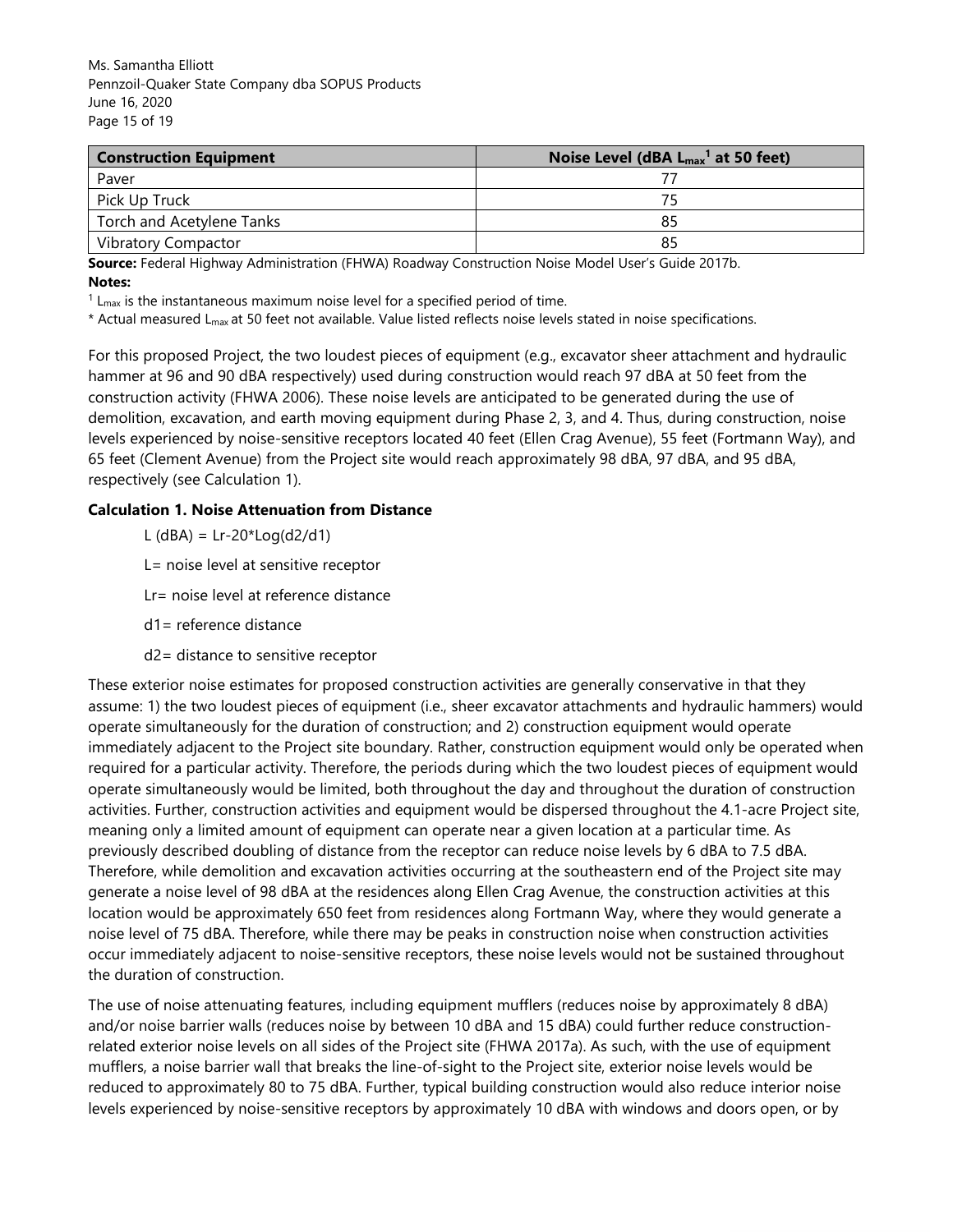Ms. Samantha Elliott Pennzoil-Quaker State Company dba SOPUS Products June 16, 2020 Page 16 of 19

approximately 20 dBA to 25 dBA (and up to 30 dBA for more modern buildings) with windows and doors closed (FTA 2006b).

### **Ground-borne Vibration**

Construction activities associated with the proposed Project would involve the use of equipment that would generate ground-borne vibration, including bulldozers, trucks, hydraulic hammers, and vibratory compactors. Because the proposed Project includes complete site demolition and excavation of soil at the northern and southern ends of the Project site, it can be assumed vibratory equipment would be operated at or in close proximity to the Project site's property boundary. As previously described, single-family residences surround the Project site at distances of 40 feet, 55 feet, and 65 feet. Table 9 below summarizes level of ground-borne vibration that would likely be experienced at these residential properties during construction.

|                               | <b>VdB Level at Distance</b> |                                    |                               |                                 |
|-------------------------------|------------------------------|------------------------------------|-------------------------------|---------------------------------|
|                               | 25 feet<br>(reference        | <b>Ellen Crag</b><br><b>Avenue</b> | <b>Fortmann</b><br><b>Way</b> | <b>Clement</b><br><b>Avenue</b> |
| <b>Construction Equipment</b> | distance)                    | $(40$ feet)                        | $(55$ feet)                   | $(65$ feet)                     |
| Bulldozer                     | 87                           | 81                                 | 77                            | 75                              |
| <b>Water Truck</b>            | 86                           | 80                                 | 76                            | 74                              |
| Hydraulic Hammer              | 87                           | 81                                 | 77                            | 75                              |
| <b>Vibratory Compactor</b>    | 94                           | 88                                 | 84                            | 82                              |

**Table 9. Ground-borne Vibration Levels and Nearby Sensitive Receptors** 

As shown in Table 9, ground-borne vibration generated by use of heavy construction equipment would exceed the FTA adopted standards associated with human annoyance for ground-borne vibration impacts for residential land use (72 VdB for frequent events, 75 VdB for occasional events, 80 VdB for infrequent events). Frequent ground-borne vibration associated with construction activities of the proposed Project would reach up to 88 VdB along Ellen Crag Avenue, 84 VdB along Fortmann Way, and 82 VdB along Clement Avenue. However, as previously described for exterior noise, it should be noted that the ground-borne vibration described in Table 9 would only be experienced when construction work involving this equipment is occurring along the boundary of the Project site. Therefore, ground-borne vibration would only be experienced for a limited period throughout the entire 5- to 6-month construction period.

## **Operational Exterior Noise**

The proposed Project would remediate portions of the Project site through demolition of existing structures, pavements, other infrastructure, soil and groundwater remediation, and final site closure. No further development or operational activities would be conducted at the Project site as part of the proposed Project. As such, there would be no operational noise or ground-borne vibration associated with the proposed Project.

# **5.0 Conclusion**

Exterior noise levels may reach up to approximately 98 dBA at the single-family residences along Ellen Crag Avenue, 97 dBA at the single-family residences along Fortmann Way, and 95 dBA at single-family residences along Clement Avenue. As previously described, this represents a conservative increase in noise levels given that 1) the two loudest pieces of construction equipment would not be operated simultaneously throughout the duration of construction; and 2) construction activities would not occur along the boundary of the Project site throughout the duration of construction. Nevertheless, compared to the existing Daytime Leq of 56 dBA, construction activities would result in an approximately 10 to 40 dBA increase in exterior noise levels, which would be perceived between two and sixteen times as loud as ordinary conversation. This could result in subjective effects such as annoyance, nuisance, dissatisfaction as well as interference with speech activities.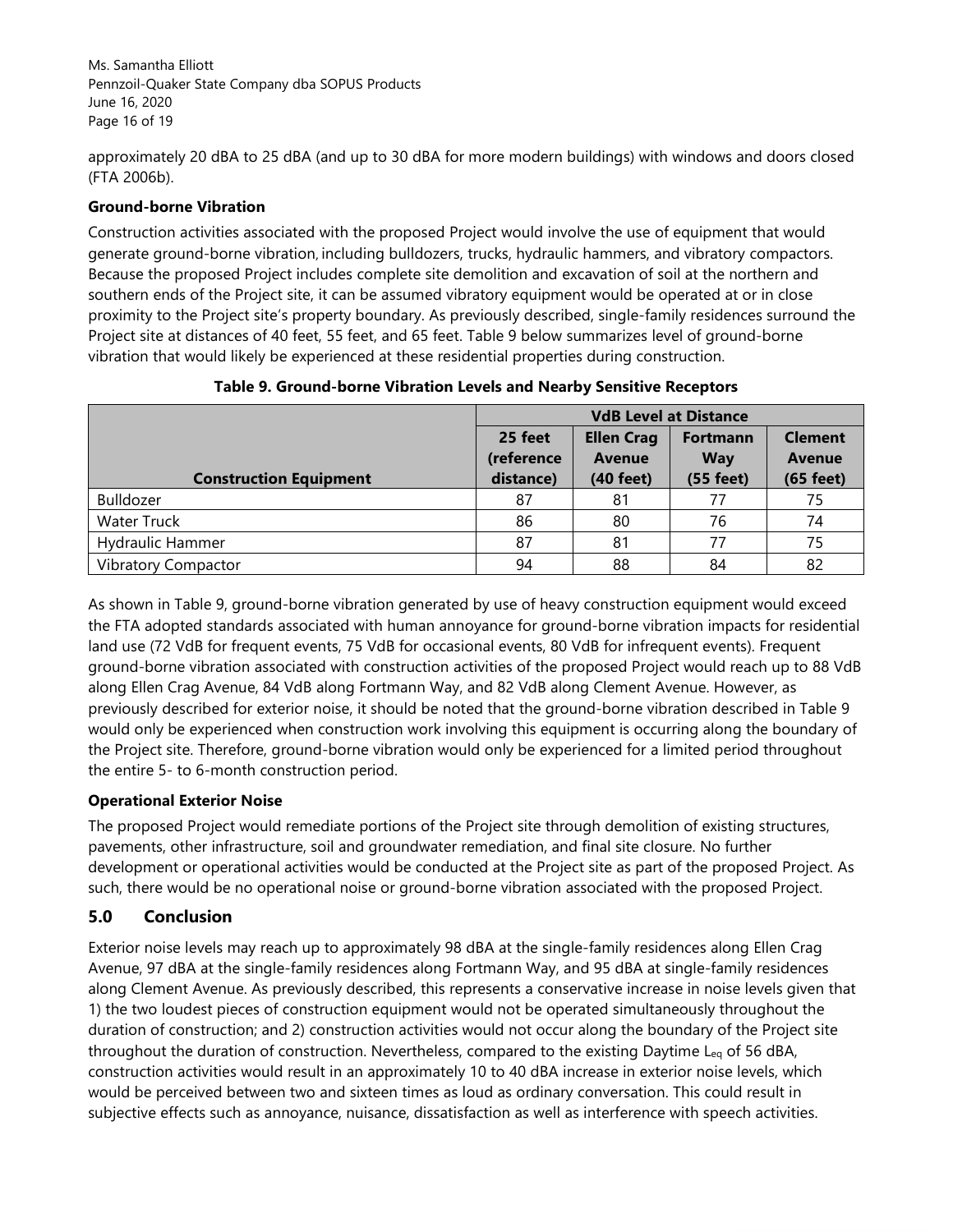Ms. Samantha Elliott Pennzoil-Quaker State Company dba SOPUS Products June 16, 2020 Page 17 of 19

Construction activities would also create ground-borne vibration from use of vibratory equipment during demolition and excavation phases. Demolition and excavation activities requiring the use of vibratory equipment would occur throughout the Project site, including along the Project site boundary. Vibration levels experienced by nearby sensitive receptors during construction would reach up to approximately 88 VdBd along Ellen Crag Avenue, 84 VdB along Fortmann Way, and 82 VdB along Clement Avenue.

All construction activities would occur within the standard construction hours identified in Subsection 4-10.7(e), *Special Provisions (Exceptions)* of the City's Noise Ordinance, which states that exterior noise and ground-borne vibration standards shall not apply to construction activities that take place between the hours of 7:00 a.m. to 7:00 p.m. Monday through Fridays or 8:00 a.m. to 5:00 p.m. on Saturdays. Therefore, the proposed Project would be consistent with the City's Noise Ordinance. Nevertheless, due to proximity of the Project site to noisesensitive receptors, noise reduction measures including use of noise barriers, mufflers, and electronically powered equipment should be implemented, where warranted, to the maximum extent practicable. As previously described, use of noise attenuating features (e.g. equipment mufflers) and noise barrier walls, and closing of doors and windows of receiving buildings, could reduce these noise levels to approximately, 75 to 80 dBA. Staging of stationary equipment should be located towards the center of the Project site to reduce noise levels experienced by neighboring single-family residences. Use of heavy construction equipment that would cause neighboring single-family residences to experience ground-borne vibration levels exceeding FTA criteria for human annoyance should also be limited between the hours of 10:00 a.m. and 4:00 p.m. to avoid periods where residents are likely to be home.

#### **Recommended Mitigation Measures**

Construction noise levels would vary depending on the construction phase, construction equipment type, duration, distance between noise source and noise-sensitive receptor(s), and the presence/absence of barriers between the noise source and noise-sensitive receptors. To minimize temporary increases in noise, the Applicant shall require the construction contractor to limit standard construction activities as follows:

- Ensure construction equipment and heavy haul trucks use the best available noise control techniques, including improved mufflers, use of intake silencers, ducts, engine enclosures and acoustically attenuating barriers, curtains, and shields.
- Site stationary noise sources, such as air compressors, are as far from noise-sensitive receptors as possible (i.e., toward the center of the Project site) and ensure that they are muffled and enclosed within temporary sheds or incorporate insulation barriers, shields, or other measures to the extent feasible.
- Whenever possible, use impact equipment and machinery that is hydraulically or electrically powered to avoid noise associated with air compressors or pneumatically powered tools. If the use of pneumatically powered tools is necessary, an exhaust muffler shall be installed on the air compressor. Such a muffler can lower noise levels from the exhaust by up to 10 dBA. Similarly, the installation of external jackets on the tools can reduce noise levels by 5 dBA.
- Ensure electrically powered equipment shall be used instead of pneumatic or internal combustion powered equipment, whenever feasible.
- Material stockpiles and mobile equipment, staging, and parking areas shall be located as far as possible from noise-sensitive receptors (i.e., towards the center of the Project site).
- Identify a public relations liaison that can be contacted with concerns regarding construction noise and ground-borne vibration. The liaison's contact information shall be clearly displayed at the Project site on posted signs informing the public of the construction schedule.
- Notify all adjacent landowners and occupants of the properties adjacent to the Project site of the anticipated construction schedule at least 2 weeks prior to ground disturbing activities.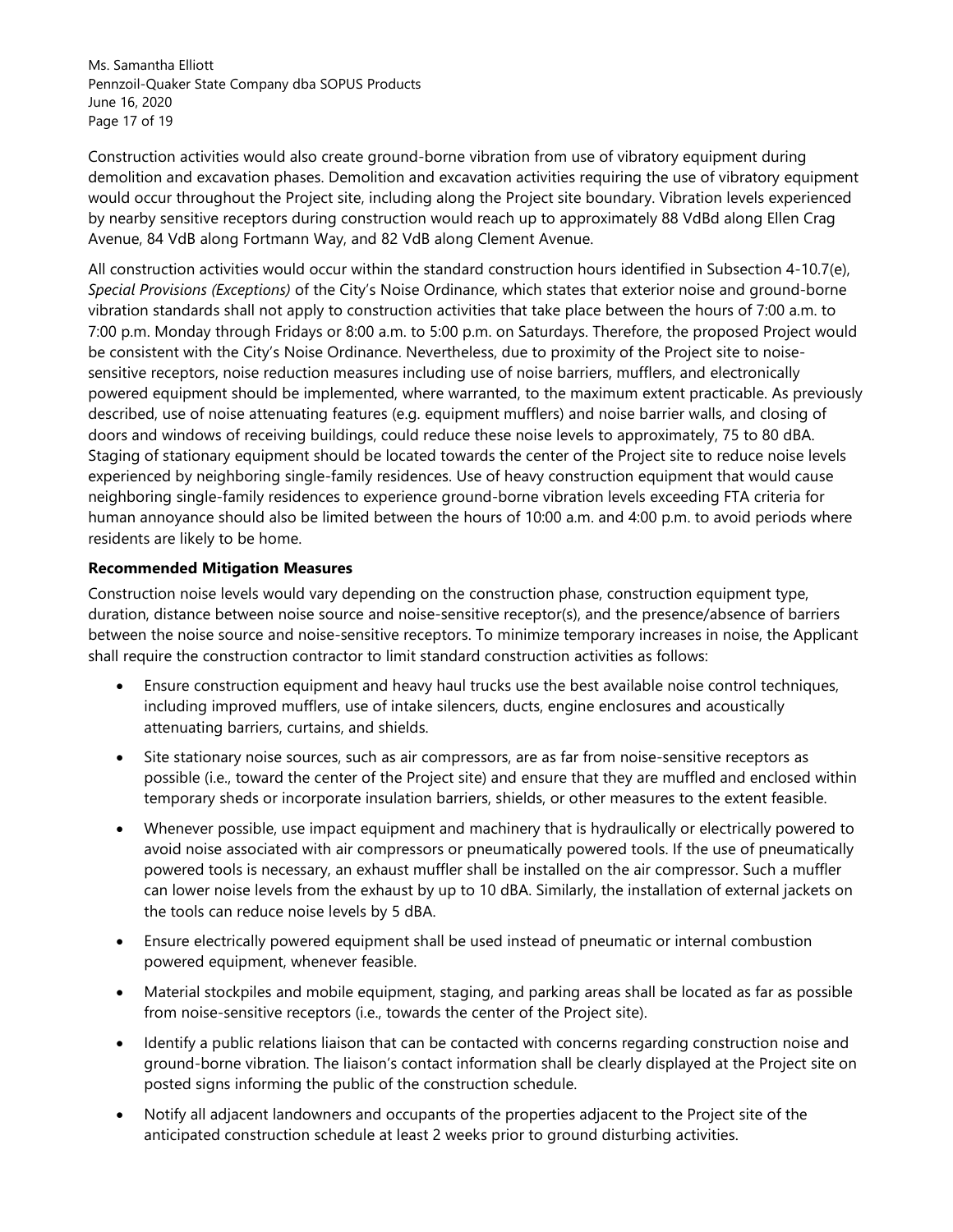Ms. Samantha Elliott Pennzoil-Quaker State Company dba SOPUS Products June 16, 2020 Page 18 of 19

If noise levels, based on noise monitoring, exceed allowable levels, the following mitigation measure is also recommended:

 Construct a temporary solid noise barrier wall around the Project site boundaries along, Clement Avenue, Fortmann Way, and Ellen Crag Avenue during demolition, excavation, and earth moving activities. The noise barrier wall shall be designed to achieve the maximum sound attenuation feasible by breaking the line of site to the Project site and the adjacent noise-sensitive receptor(s). The design and placement of the noise barrier wall shall be reviewed and approved by the City's Community Development Director. Installation of a noise barrier wall would be expected to decrease construction-related noise levels by approximately 10 dBA to 15 dBA.

Construction-related ground-borne vibration would exceed FTA thresholds for human annoyance. To reduce temporary impacts due to construction-related ground-borne vibration, the Applicant shall require the construction contractor to limit standard construction activities as follows:

- Permissible hours of operation of construction equipment that would cause nearby land uses to experience ground-borne vibration levels exceeding FTA criteria thresholds would be limited to 10:00 a.m. to 4:00 p.m. to avoid periods where residents are likely to be home.
- At least 2 weeks prior to the initiation of construction related activities, the Applicant shall prepare and distribute notices to affected residences within distances that would experience ground-borne vibration impacts above FTA criteria thresholds. At a minimum, the notices shall describe the overall construction schedule, advise residents of increased construction-related ground-borne vibration, and provide contract information for a liaison available to receive complaints associated with ground-borne vibration. The Applicant shall keep a log of complaints and shall address complaints, to the maximum extent practicable, in order to minimize disturbance of neighboring residents. The City shall ultimately be responsible for addressing any non-performance issues from the construction contractor.

## **6.0 References**

- Alameda County Community Development Agency. 2012 December 15. Oakland International Airport Airport Land Use Compatibility Plan (ALUCP) Available at: https://www.acgov.org/cda/planning/generalplans/documents/OAK\_ALUCP\_122010\_FULL.pdf
- Arcadis G&M, Inc. (ARCADIS). 2005. Benzene Subsurface Investigation Report, Alameda Distribution Center, Alameda, California.
- City of Alameda. 2019. City of Alameda Zoning Map and Ordinance. Effective January 17, 2019; Corrected April 2019. Available at: https://www.alamedaca.gov/files/sharedassets/public/alameda/building-planningtransportation/planning-and-zoning-key-documents/zoning\_map\_edited\_4-2019\_72dpi.pdf.
- City of Alameda. 2017. Safety and Noise Element. Available at: https://www.alamedaca.gov/files/sharedassets/public/alameda/building-planning-transportation/generalplan/general-plan-chapter-8-2017.pdf.
- City of Alameda. 2016. General Plan Diagram. City of Alameda Community Development Department Planning Division. Available at: https://www.alamedaca.gov/files/sharedassets/public/alameda/building-planningtransportation/general-plan/generalplan\_24x36\_10\_2016\_high\_res.pdf.
- Consulting Engineers. 1985. Phase 1 Groundwater Quality Investigation, Pennzoil Products Company, A Division of Pennzoil Company, Alameda, California. September 3, 1985.
- Conestoga-Rovers & Associates. 2015. Site Investigation Report Former UST Area, Pennzoil-Quaker State Alameda Distribution Center, 2015 Grand Street, Alameda, California.